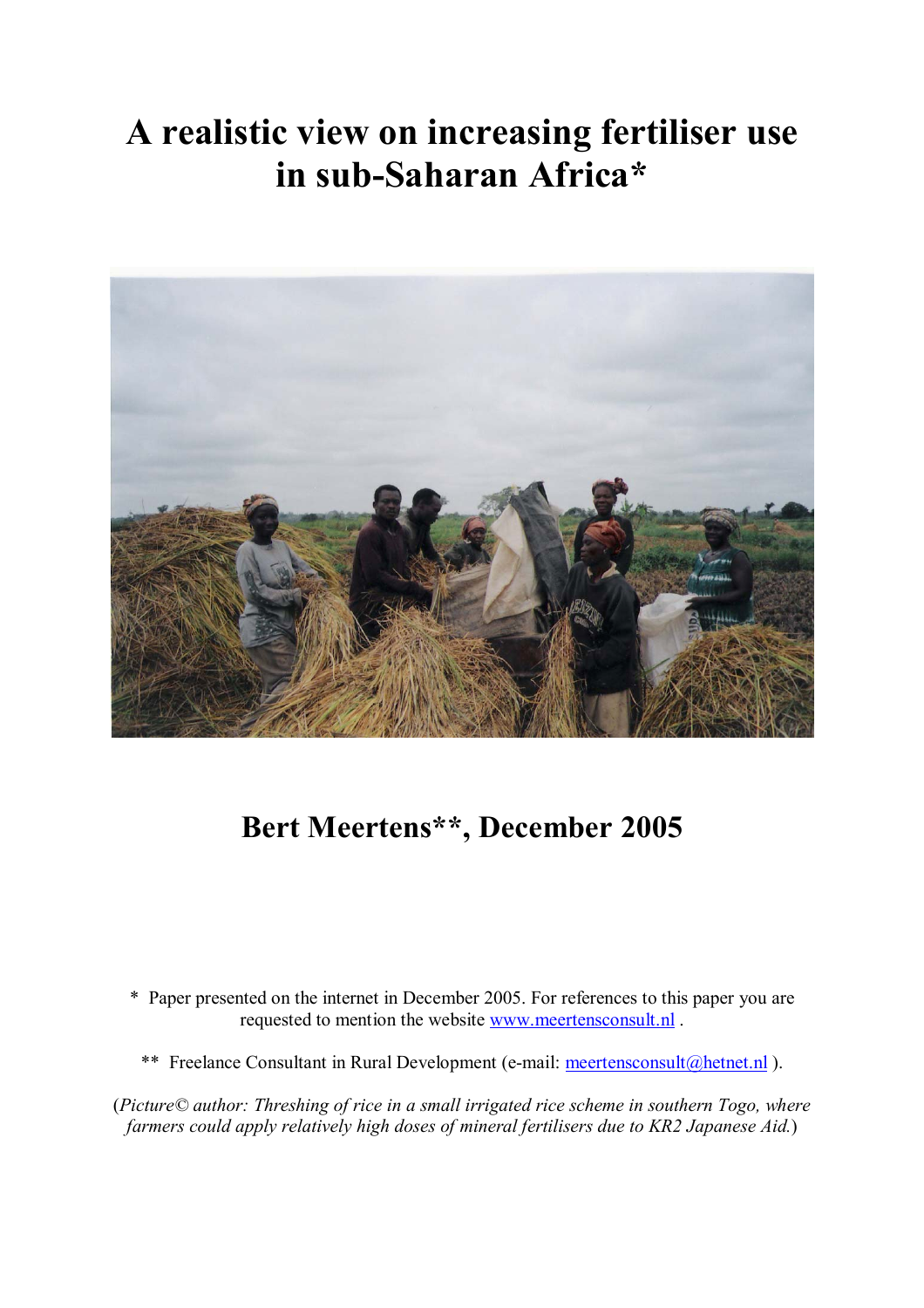## **Abstract**

*Fertiliser application rates per rural capita have decreased in sub-Saharan Africa (SSA) between 1986 and 2002. Value cost ratios of fertiliser use have declined in the past twenty years in almost all fertiliser-crop combinations of SSA. Especially the liberalization of the maize and fertiliser sectors in East and Southern Africa from 1986 onwards did not stimulate farmers to use fertilisers. Private sector involvement in these sectors appears not to be able to maintain or improve farmer demand for fertiliser use in maize. In fact liberalization seems to decrease fertiliser use in food crops in favour of cash crops.* 

*To reverse these trends a realistic view on increasing fertiliser use in SSA is needed. Strategic site selection is then a way to make fertiliser use interventions more efficient. After selecting the most promising areas for increased fertiliser use and the fertiliser-crop combinations with the most promising value cost ratios (not excluding main food crops) one can look for ways how to increase the product price, lower the fertiliser price and/or increase the fertiliser response rate. To reduce risk and uncertainty related to the use of fertilisers it is important to make credit available at reasonable interest rates, to stabilize and forecast crop and fertiliser prices, and to guarantee reliable markets for surplus productions of the involved crops in the long-term. A stepwise strategic site selection provides policy makers in sub-Saharan Africa with a more solid basis for making decisions on the urgency, type and scale of fertiliser interventions and how to present these to the international donors.* 

#### **Introduction**

During February and March 2005 the World Bank and DFID organised an e-forum on increasing fertiliser use in Africa as part of an ongoing Africa Fertiliser Strategy Assessment. The principal output of the Africa Fertiliser Strategy Assessment is a policy maker's toolkit that will provide guidance on how to promote economically rational and/or socially justifiable fertiliser use in Africa. The e-forum was managed by NR International, a UK based development research and knowledge management company, and moderated by staff from the Imperial College London.

These activities to promote efficient fertiliser use in Africa are based on the general believe that it will not be possible to reduce poverty in Africa and bring about sustainable increases in food production without solving the problem of low and declining soil fertility. Use of organic material alone will not be enough to support the yields that will be needed to feed future generations. Judicious, efficient, and sustainable use of chemical fertiliser will be necessary as well. During the 1965-2000 period China and India nearly tripled their food production through only the adoption of improved seeds, fertilisers, and related agronomic practices to feed over 2 billion people in 2000 (IFDC, 2003). Fertiliser use is believed to account for one-third of the increase in world grain production in recent decades (Kherallah et al., 2002).

While fertiliser application rates per unit of land doubled in East Asia and Southeast Asia and almost tripled in South Asia it remained almost stable in sub-Saharan Africa (SSA) between 1980 and 1997 (Kherallah et al., 2002). With a growing rural population and more rural households this has actually led to a decrease in fertiliser use per rural capita in sub-Saharan Africa as shown in Figure 1. In other words, rural households in sub-Saharan Africa currently use the same amount of fertiliser on their fields from which they have to feed an increased rural population and an even more rapidly growing urban population.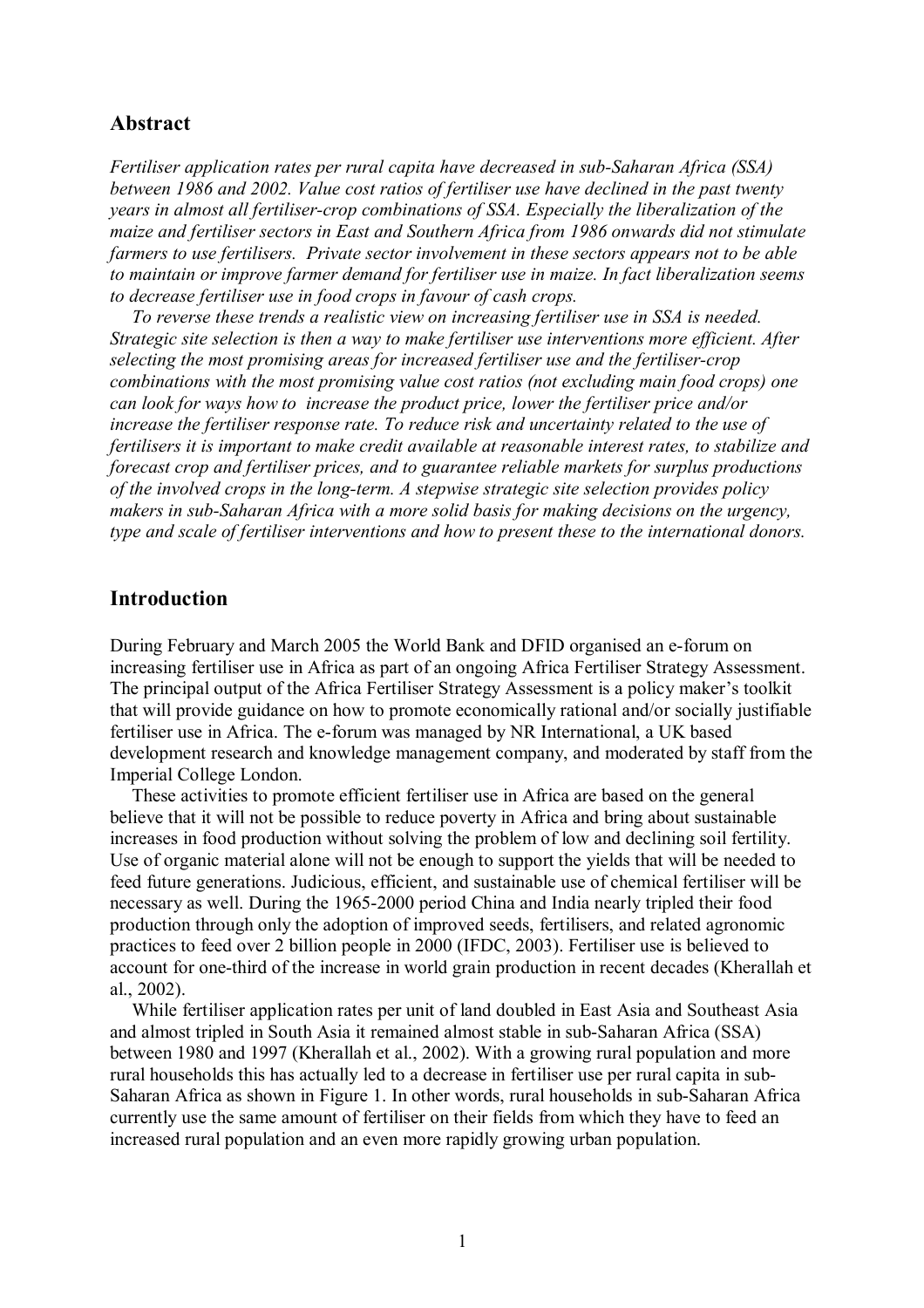

**Figure 1: Fertiliser consumption trends in sub-Saharan Africa during 1986-2002**

The trends displayed in Figure 1 disguise the differences in fertiliser consumption which do exist between individual SSA countries. In fact the majority of SSA countries had modest annual growth levels in total fertiliser consumption during the 1986-2002 period while some had even impressive annual growth levels. On the other hand, one third of SSA countries had practically zero or even negative annual growth levels during that period. Amongst these are some of the main fertiliser consuming countries in SSA such as Zimbabwe and Nigeria.

One of the background papers for the e-forum (Crawford et al., 2005) stated that debates over the most effective ways to promote fertiliser use in Africa may be meaningfully informed by studying the areas of Africa where fertiliser use has risen impressively over the past decade and in previous decades. In fact this very same background paper together with the other two background papers (Kelly et al., 2005 and Bumb and Gregory, 2005) and additional information from Townsend (1999) and Kherallah et al. (2002) do already provide sufficient information for explaining why in certain parts of Africa fertiliser use has risen or decreased in the past decades. The following sections of this paper will show this through analysing the specific circumstances in the main fertiliser consuming countries of sub-Saharan Africa.

## **Which factors affect fertiliser use in the main fertiliser consuming countries of sub-Saharan Africa ?**

The period starting from 1986 was characterized by a gradual withdrawal of interventions from SSA governments in fertiliser markets due to structural adjustments programmes from the World Bank. The idea behind this was that the private sector could perform better in

*Source:* FAOSTAT (2005). Figures are on the basis of plant nutrients. Arable land including permanent crops. Total fertiliser consumption for 1989 lowered by 244,900 metric tonnes because consumption in Tanzania was 45,000 (see Meertens, 2000) instead of the given 299,900 metric tonnes.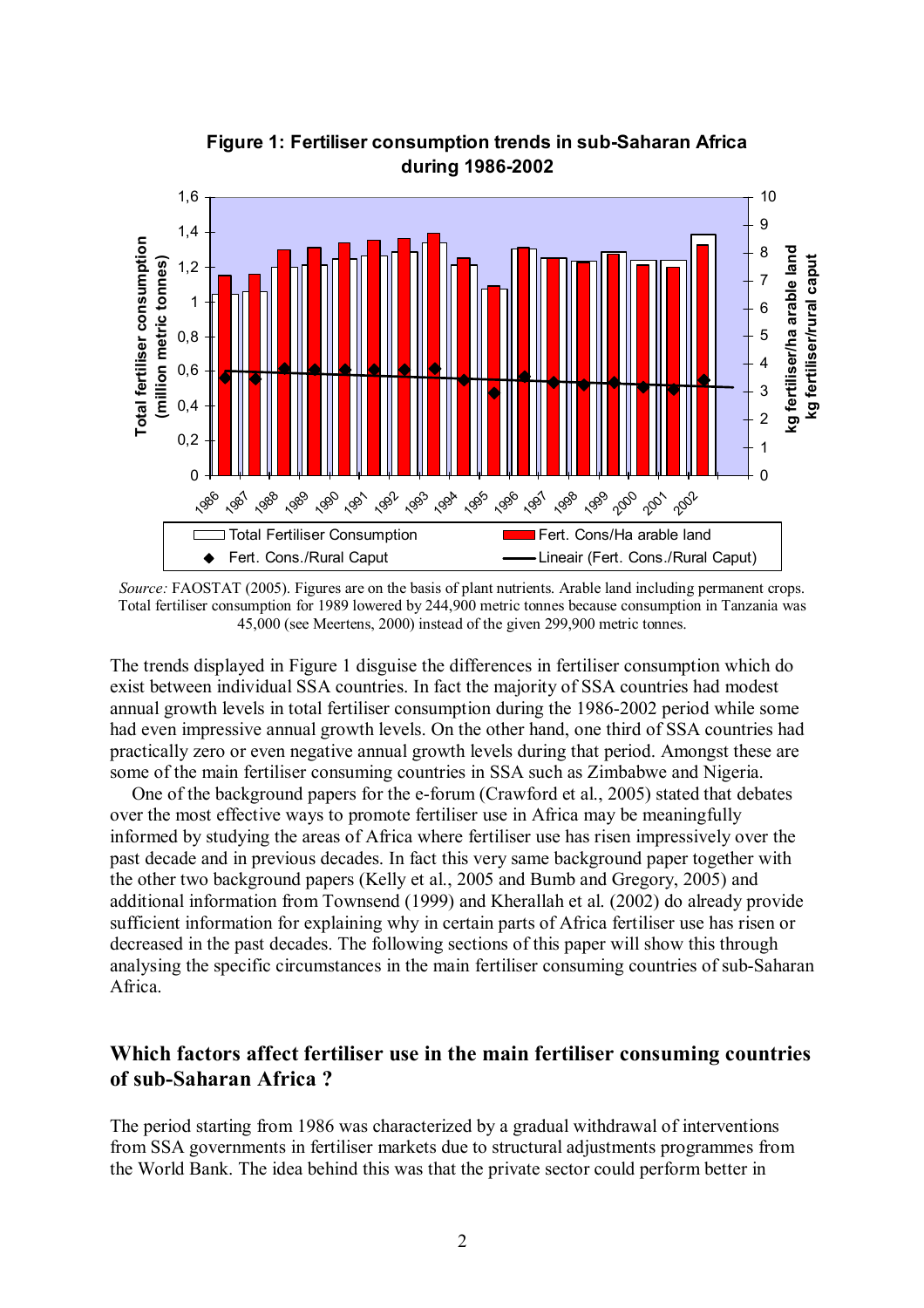fertiliser markets than governments and make fertilisers more available to farmers at the right time and with the correct market price. Townsend (1999) looked into how some SSA countries had followed the liberalization of their fertiliser markets in the 1990s and gave these countries so called fertiliser policy scores on the basis of a number of critical variables. If the assumption of the World Bank is valid then countries with high fertiliser policy scores should equally have high fertiliser consumption growth figures from 1986 onwards. Table 1 presents these fertiliser policy scores in combination with the annual growth rates in fertiliser use for the main fertiliser consuming countries in sub-Saharan Africa.

| Country       | <b>Period</b>              | <b>Growth fertiliser</b> | Mean annual total      | <b>Fertiliser</b>  | <b>Link Growth</b>       |
|---------------|----------------------------|--------------------------|------------------------|--------------------|--------------------------|
|               |                            | consumption <sup>a</sup> | fertiliser consumption | <b>Policy</b>      | with Policy?             |
|               |                            | $\frac{6}{3}$            | (metric tonnes)        | Score <sup>b</sup> |                          |
| Benin         | 1986-2002                  | 14.38                    | 24,537                 | 60                 | N <sub>0</sub>           |
| Côte d'Ivoire | 1986-2002                  | 9.05                     | 58,706                 | 87                 | Yes                      |
| Mali          | 1986-2002                  | 8.95                     | 28,865                 | 80                 | Yes                      |
| Burkina Faso  | $1986 - 2000^{\circ}$      | 7.45                     | 26,352                 | 73                 | N <sub>0</sub>           |
| Ghana         | 1986-2002                  | 6.60                     | 14,056                 | 80                 | Yes                      |
| Senegal       | 1986-2002                  | 5.11                     | 23,225                 | 67                 | N <sub>0</sub>           |
| Ethiopia      | 1986-1992                  | 8.21                     | 70,200                 | na                 |                          |
|               | 1993-2002                  | 4.99                     | 140,995                | na                 | $\overline{\phantom{0}}$ |
| Togo          | 1986-2002                  | 3.94                     | 14,365                 | 67                 | N <sub>o</sub>           |
| Kenya         | 1986-2002                  | 2.43                     | 122,019                | 87                 | Yes                      |
| Cameroon      | 1986-2002                  | 2.07                     | 35,253                 | 80                 | Yes                      |
| Sudan         | 1986-2002                  | 0.03                     | 60,707                 | na                 |                          |
| Zimbabwe      | 1986-2002                  | $-0.01$                  | 156,536                | 87                 | No                       |
| Malawi        | $1986 - 2001$ <sup>d</sup> | $-1.15$                  | 50,943                 | 93                 | N <sub>0</sub>           |
| Nigeria       | 1986-2002                  | $-4.99$                  | 271,016                | 73                 | Yes                      |
| Zambia        | 1986-2002                  | $-5.26$                  | 62,121                 | na                 |                          |
| Tanzania      | 1990-2002 <sup>e</sup>     | $-12.87$                 | 31,081                 | 80                 | No                       |

#### **Table 1 Growth in fertiliser consumption and conformity with fertiliser market liberalization in the main fertiliser consuming countries of SSA**

<sup>a</sup> *Source*: FAOSTAT (2005). Exponential annual growth rates are given for the periods indicated.

<sup>b</sup> *Source*: Townsend (1999). Countries with fertiliser policy scores of 80 and above (the maximum is 100) are regarded as being in line with the liberalization guidelines for fertiliser markets from the World Bank. However, countries with scores beneath 80 are regarded as not being in line with these guidelines.

<sup>c</sup> Total fertiliser consumption FAOSTAT figures for Burkina Faso in 2001 and 2002 are totally out of line with the fertiliser consumption trend during 1986-2000 and seem to be not the actual consumption figures. A much higher total gross fertiliser consumption for 2001is reported from another FAO source

(http://www.afamin.net/burkinafaso/engrais\_conso\_bf\_fr.htm ).<br><sup>d</sup> The total fertiliser consumption FAOSTAT figure for Malawi in 2002 is totally out of line with the fertiliser consumption trend during 1986-2001 and therefore 2002 is not included in the calculation of the exponential annual growth rate.

<sup>e</sup> The total fertiliser consumption FAOSTAT figure for Tanzania in 1989 is very far away from the actual figure and therefore the calculation of the exponential growth rate starts from 1990.

Table 1 shows that there is no link between fertiliser policy scores and fertiliser consumption growth figures. Countries like Malawi, Zimbabwe and Tanzania, that implemented structural adjustment measures in fertiliser markets such as the phasing out of fertiliser subsidies and gradual government withdrawal from fertiliser importation and distribution had negative growth figures in total fertiliser consumption from 1986 onwards. On the other hand, countries like Benin, Burkina Faso, Senegal and Togo, that did not really comply with the liberalization guidelines from the World Bank had positive growth figures in total fertiliser consumption in the past two decades. Clearly other factors than compliance with liberalization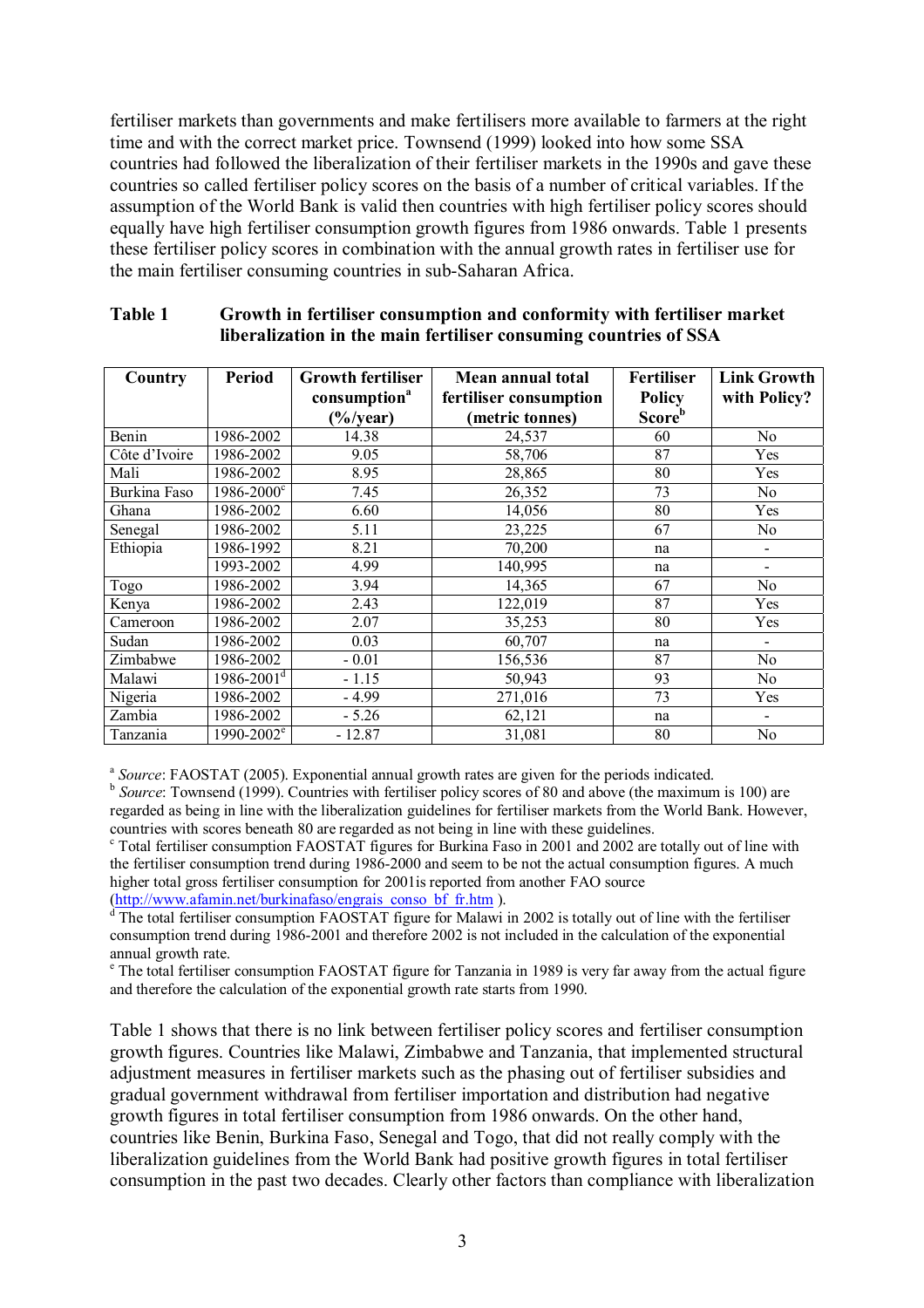policies in fertiliser markets play their part in explaining why fertiliser use increases or decreases in SSA countries. These factors will differ from one country to another due to their differences in fertiliser policy histories and their differences in agroecological, economic and political circumstances. A brief description of the specific circumstances in most of the main fertiliser consuming countries in sub-Saharan Africa will be given in the following section to get a better view of what type of factors have a significant impact on fertiliser consumption.

With help from donors *Tanzania* had started its own production of fertiliser in 1972 and until 1981 this own production contributed around half of Tanzania's total fertiliser consumption (World Bank, 1994). The other half of the total consumed fertiliser was provided by donors in the form of aid. In 1975 the government started the National Maize Programme with the support of international donors. The objective of this programme, which focused on smallholder maize production, was to come closer to the goal of domestic self-sufficiency. For that matter inputs such as hybrid seeds, fertilisers and pesticides were provided at pan-territorial, subsidized prices in ten selected regions. A system of pan-territorial producer and consumer food crop prices was installed in 1974-75 to encourage production in potentially productive but remote areas and to guarantee a more equitable distribution of welfare. Inputs were furthermore distributed on a credit basis by government controlled cooperatives in combination with a government purchasing guarantee from the National Milling Corporation (NMC). The pan-territorial pricing system was an indirect subsidization of maize production in the more remote Iringa, Mbeya, Ruvuma and Rukwa regions in the Southern Highlands, since transport costs were paid in the end by the government (Geier, 1995). As a result maize production increased sharply in the Southern Highlands, which provided a large share of the maize purchased by NMC (Delgado and Minot, 2000). The Southern Highlands consumed about 60-70% of total fertiliser in the country of which more than 70% was used for maize production (Hawassi et al., 1998). The remaining fertiliser was consumed in tobacco, cotton, tea, rice and coffee at the same pan-territorial subsidized prices. Apart from rice these fertilisers were also supplied on a credit basis.

Structural adjustment measures from 1984 onwards with the devaluation of the Tanzanian Shilling gradually reduced government interventions in food crop and inputs markets. At the end of the 1980s the pan-territorial producer prices were abandoned and the NMC was not able anymore to buy maize from farmers due to financial problems. At the same time the inputs credit programme of the regional cooperatives had to be abandoned due to poor repayment and the absence of refinancing options. Fertiliser subsidies, which had amounted to an implicit level of 80% in the 1988/89 season, were gradually phased out and finally reached zero in the 1994/95 season. During 1994 the subsidy on fertiliser imports by the parastatal Tanzania Fertilizer Company was eliminated and pan-territorial pricing was discontinued. Technical problems, increasing with time, caused a reduction in the own production of fertilisers and finally it became zero in 1996 (World Bank, 1994). International donors, apart from Japan, stopped the provision of fertiliser in the form of aid. Tanzania was the second largest African recipient of the KR2 Japanese aid programme in the form of fertilisers, pesticides and machinery in 1996 (Townsend, 1999). However, in those years the absolute quantities of this aid programme were much lower as they used to be (MAC, 1997).

An optimistic view on the role the private sector could play in fertiliser distribution caused some to believe that the removal of the fertiliser subsidy would eventually lead to a net increase in total fertiliser use and reach  $200,000$  metric tonnes of gross fertiliser<sup>1</sup> (World Bank, 1994). Figures from FAOSTAT (2005) show, however, that total fertiliser nutrient consumption declined from 46,800 metric tonnes in 1990 (70% implicit subsidy) to 35,900

 $\overline{a}$ 

 $1$  This amount of gross fertiliser consumption is comparable to about 75,000 metric tonnes nutrients.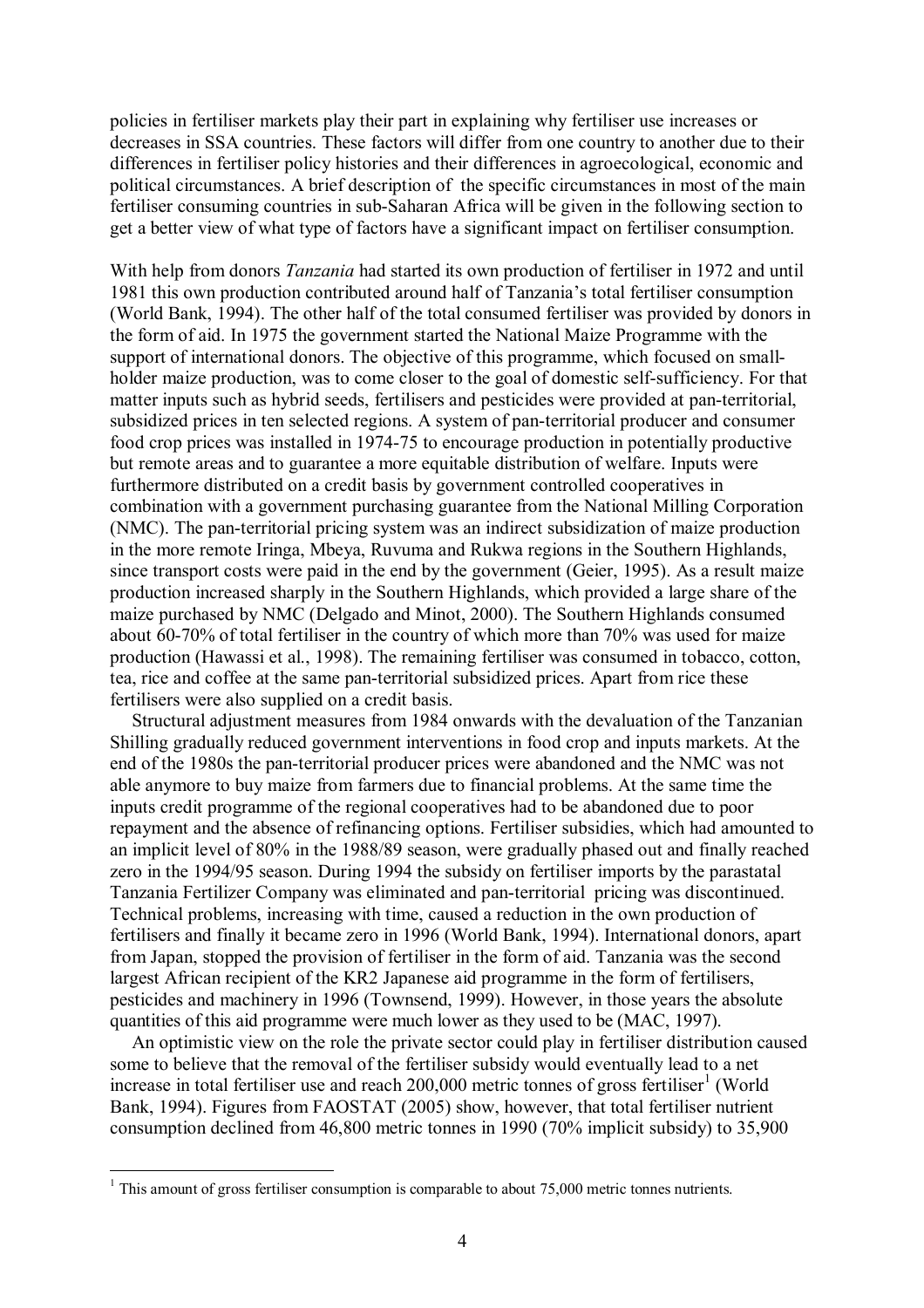metric tonnes in 1994 (zero subsidy) and to 7,148 metric tonnes in 2002. In fact the government had created an artificial demand for fertilisers in many parts of the country due to the pan-territorial, subsidized prices. When the private sector entered the fertiliser market many farmers were not interested anymore in buying fertilisers due to the sharp increased price and the fact that private traders were generally not supplying fertilisers on credit. Moreover, private traders could not profitably supply fertilisers to more remote villages due to high transport costs and low demands (Meertens, 2000).

In the early 1980s *Zambia* had a highly overvalued exchange rate, providing a large implicit subsidy on imported goods such as fertiliser, that could count on foreign exchange allocations (Kherallah et al., 2002). Similar measures as the ones in Tanzania were taken by the government to increase domestic maize production with the objective of self-sufficiency in white maize. The expansion of state buying stations in remote areas under pan-territorial pricing encouraged a notable increase in smallholder maize production. Fertilisers and other inputs were supplied at subsidized, pan-territorial prices on a credit basis (Jayne and Jones, 1997). Almost all fertiliser consumed in Zambia is applied to maize (Kherallah et al., 2002). Structural adjustment programmes in the mid-1980s led to a huge devaluation of the national currency, the abolition of pan-territorial prices, the elimination of fertiliser subsidies and a gradual liberalization of food crop and input markets. As a result fertiliser consumption started to decrease since the late 1980s (Jayne and Jones, 1997). The private sector's response to the reforms, in terms of new entry and investment in fertiliser markets, had been limited (Jayne et al., 2003). During the 1990s Zambia was, however, still one of the main African recipients of the Japanese KR2 aid programme (Townsend, 1999).

Also in *Malawi* the government was actively involved in promoting smallholder maize production during the 1970s/1980s. Pan-territorial pricing was used to encourage production in the more remote Northern districts and maize producer prices and fertiliser were subsidized through taxation of smallholder cash crops (Jayne and Jones, 1997). All fiscal and economic subsidies on fertiliser were completely removed in 1995/96 leading to an increase in fertiliser prices varying between 200 and 300 percent. As a result fertiliser consumption started to decline despite the fact that one third of it was distributed for free by the government (Townsend, 1999). At the end of the 1990s the commercial fertiliser market was dominated by a few private sector importers/wholesalers and an expanding network of small stockists but government institutions still continued to import fertiliser (Townsend, 1999). Moreover, the parastatal maize marketing board continues to exist in Malawi (Kelly et al., 2005).

In *Nigeria* fertiliser subsidies have been as high as 85 percent from 1976 until 1989 (Kherallah et al., 2002). As a result fertiliser consumption increased substantially. In 1986 a factory for nitrogenous fertiliser started production, which gave another boost to the total fertiliser consumption. Maximum fertiliser production was reached during the 1992/93 season with 371,200 metric tonnes of fertiliser nutrients (inluding other than nitrogen). Thereafter production declined and reached finally zero in 2000. Exports of nitrogenous fertiliser, which amounted to 122,100 metric tonnes in 1990/91, continued until the 1996/97 season and then became zero (Bumb and Gregory, 2005). Between 1994 and 1997 the fertiliser subsidies were removed but in 1999 a 25 percent subsidy was reintroduced (Kherallah et al., 2002). Immediately fertiliser consumption decreased tremendously and recovered only slightly during 2000 and 2001. Due to the large differential between border price and official price created by past subsidies distributors smuggled fertiliser out of Nigeria to be sold on neighbouring markets at large profits (Townsend, 1999). However, despite announced policies, the private sector has not been encouraged to participate in the supply of fertiliser for the internal market (Townsend, 1999).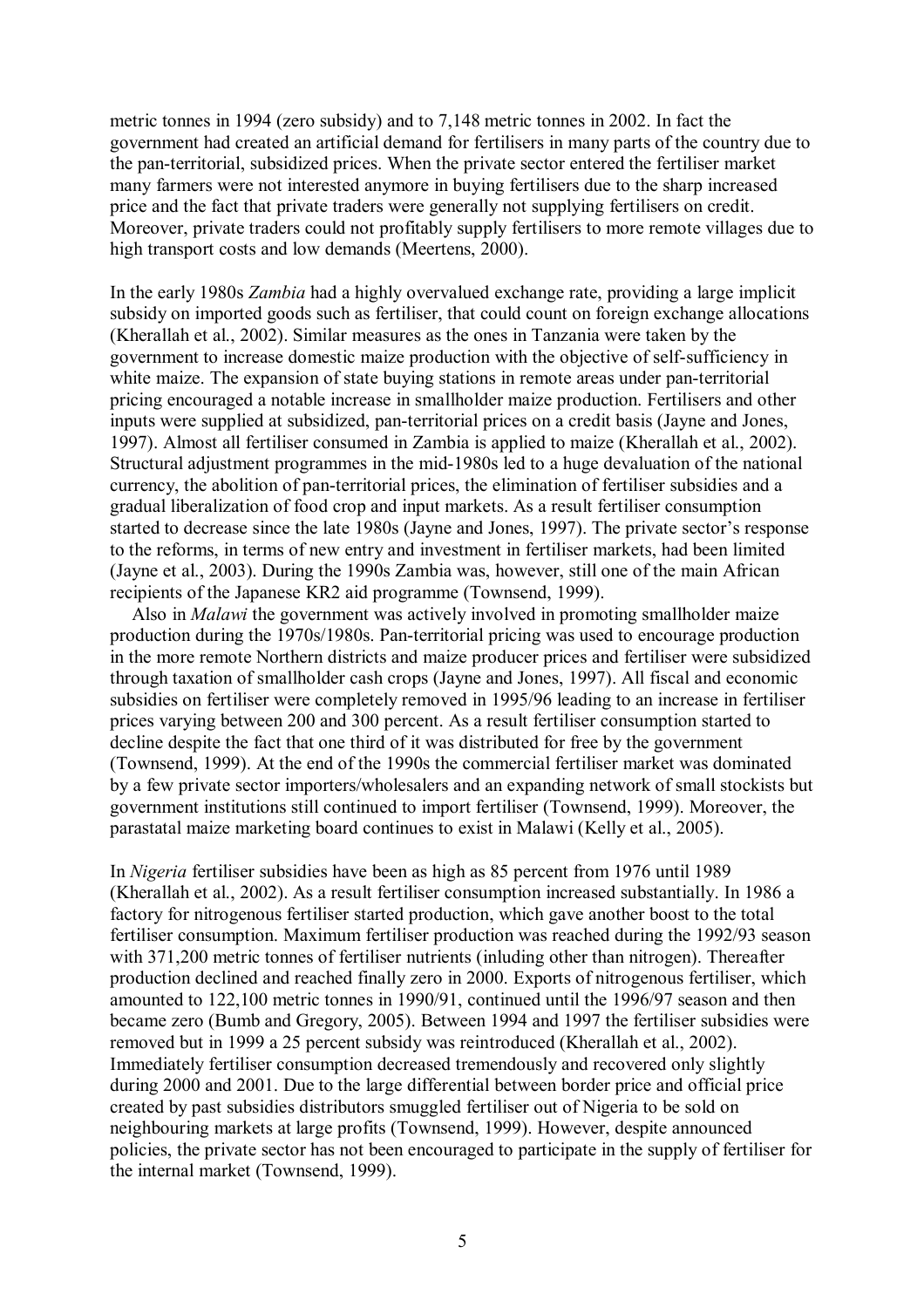A factory for phosphate fertiliser in *Zimbabwe* started already production in 1927 followed by a factory for nitrogenous fertiliser in 1969. From that moment until now total annual production has been around 100,000 metric tonnes of fertiliser nutrients, which covered an average 65-75% of the total fertiliser consumption (FAOSTAT, 2005). In the 1970s the fertiliser produced by two state enterprises was distributed mainly to large-scale commercial farmers by a cooperative and a state enterprise. In the 1980s the government stimulated maize production by smallholders through channelling inputs, credit and extension to this group. As a result maize production doubled (Kherallah et al., 2002). Just as in Tanzania and Zambia state buying stations in remote areas under pan-territorial pricing were used for that matter. From 1986 onwards this government maize policy was gradually dismantled by market liberalization and privatization. As a result maize production and fertiliser consumption in the smallholder sector started to decline in the 1990s (Jayne and Jones, 1997). However, despite structural adjustment programmes Zimbabwe has retained its parastatal maize marketing board to stabilize maize prices (Kelly et al., 2005). Moreover, own production of fertilisers is protected against importation of fertilisers and this had negative effects on private sector development in the fertiliser market (Townsend, 1999).

Fertiliser subsidies were already phased out by the mid-1970s in *Kenya*, but price controls continued to hold prices below market levels. Maize production by small-scale producers was stimulated by the government through pricing and market support policies (Jayne and Jones, 1997). During the late 1980s donor aid was in fact accounting for over half of total fertiliser imports (Jayne et al., 2003). In 1990 fertiliser prices were finally decontrolled and in 1993 fertiliser import restrictions were eliminated (Kherallah et al., 2002). Donor imports declined to 5% of total fertiliser consumption, and small-scale farmers relied exclusively on the private sector and cooperatives for fertiliser. By 1996 there were 12 major private importers, 500 wholesalers, and about 5000 retailers distributing fertiliser in the country. It is estimated that the number of retailers rose to between 7000 and 8000 by 2000 (Jayne et al., 2003). However, Kenya was still the largest African recipient of Japanese KR2 aid in 1996 (Townsend, 1999).

Total fertiliser consumption increased gradually in *Ethiopia* since 1970 when the fertiliser market was totally controlled by the state owned parastatal. In 1992 fertiliser subsidies and pan-territorial prices had been removed and, with the currency devaluation, fertiliser prices increased sharply (Townsend, 1999). However, total fertiliser consumption increased sharply from 1994 onwards. In 1993 Sasakawa Global 2000, an international NGO, had successfully introduced the use of improved maize technologies involving improved seeds and fertiliser on credit. In 1994 the government extended this concept nationally through the introduction of government-guaranteed credit at low interest rates with the National Extension Program as major buyer and distributor of fertiliser (Kherallah et al., 2002). Moreover, Ethiopia was the third largest African recipient of Japanese KR2 aid in 1996 (Townsend, 1999). Credit repayment had been initially very high (usually  $> 98\%$ ) due to the government's very strong stand on repayment, with arrests or confiscation of assets where necessary (Kelly et al., 2005). However, Kherallah et al. (2002) mentioned that the National Extension Program was later plagued with unrecoverable debts and favoritism in procurement.

Between 1977 and 1982 there were explicit fertiliser subsidies of about 50% in *Cameroon*. These fertiliser subsidies were gradually phased out between 1987 and 1993 (Kherallah et al., 2002). As a result total fertiliser consumption fell down from 49,800 metric tonnes nutrients in 1987 to 22,300 metric tonnes nutrients in 1993 (FAOSTAT, 2005). From 1994 onwards total fertiliser consumption has gradually climbed back to the 1987 level when the devaluation of the CFA franc, which made cotton and coffee exports more profitable, stimulated fertiliser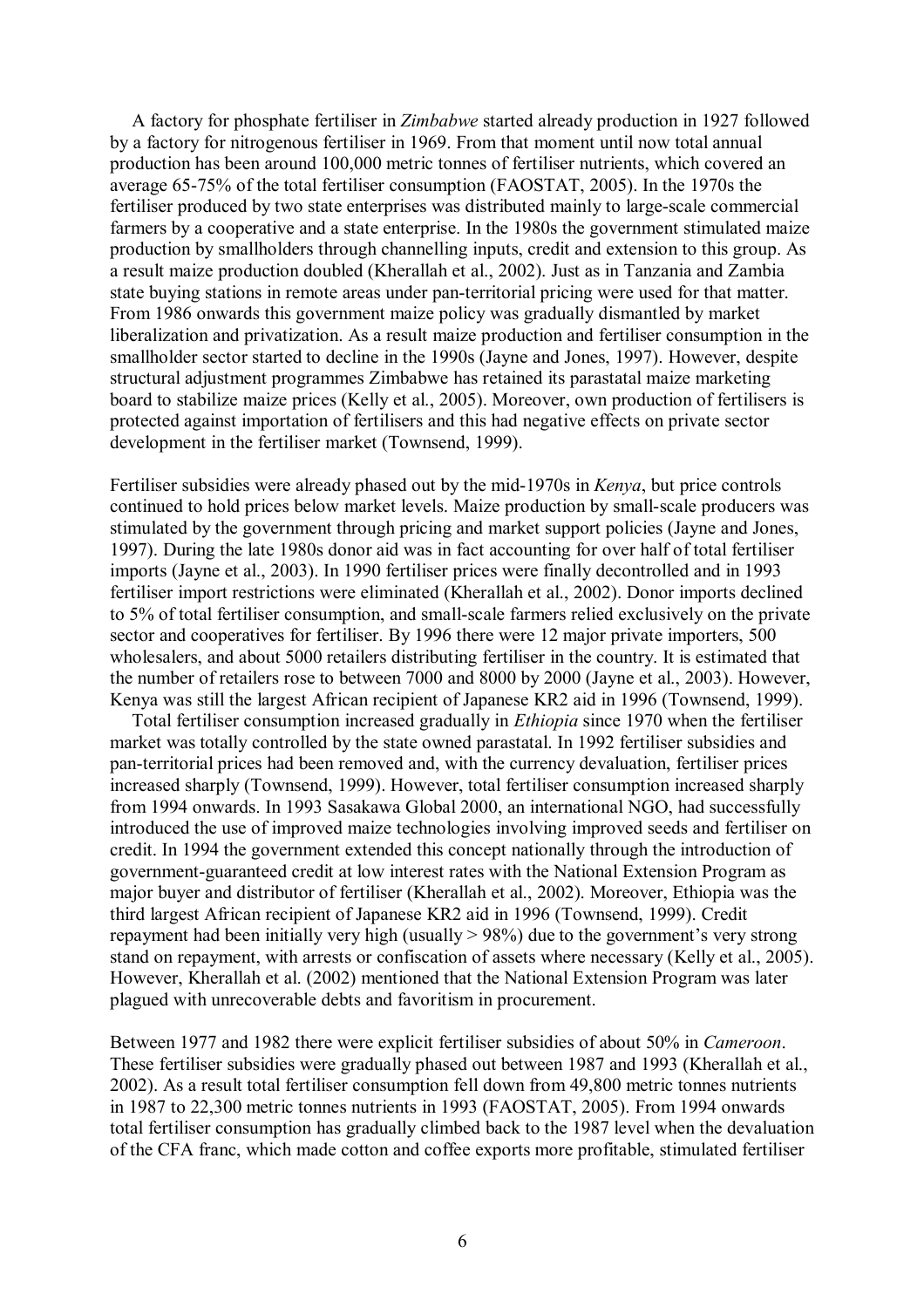demand. In Cameroon a relatively large share of fertiliser is allocated to cash crops such as cotton, coffee and cocoa (Kherallah et al., 2002).

In *Togo* explicit fertiliser subsidies were as high as 80% during the late 1970s but were gradually phased out during 1980-1987 (Kherallah et al., 2002). However, total fertiliser consumption during 1987-1994 remained stable (FAOSTAT, 2005). Togo is a large African recipient of Japanese KR2 aid (Townsend, 1999), certainly on a per caput basis, and therefore fertiliser prices did not raise as much as in other countries. From 1995 onwards total fertiliser consumption started to increase again due to the devaluation of the CFA franc, which made cotton farming more profitable. Cotton is the main crop fertilised in Togo (Kherallah et al., 2002). In principle the fertiliser market is nowadays open to private traders, but government institutions, such as the cotton marketing board SOTOCO, dominate the distribution of fertilisers due to subsidized fertiliser prices from Japanese KR2 aid (Townsend, 1999).

Fertiliser subsidies ranged between 50% and 70% in *Senegal* during 1975-1983, but were phased out in the following years and absent in the 1990s apart from an incidental 40% subsidy in 1992 (Kherallah et al., 2002). Senegal is producing its own nitrogen and phosphate fertilisers and is even exporting these fertilisers to other countries. Total fertiliser production was higher than total consumption and export combined until 1999 (FAOSTAT, 2005). In recent years the share of fertiliser used on groundnuts has fallen relative to that used on cotton (Kherallah et al., 2002). The devaluation of the CFA franc in 1994 is probably the main reason for this change. Although the private sector has been allowed to enter the fertiliser market government instititions continue to dominate the distribution of fertiliser (Townsend, 1999).

Due to a highly overvalued exchange rate of the national currency *Ghana* had implicit fertiliser subsidies of between 45% and 85% during 1975-1985. These subsidies were gradually phased out during the next years and reached zero in 1990 (Kherallah et al., 2002). As a result total fertiliser consumption started to decrease in the following years. This trend reversed in 1996 when fertiliser consumption started to increase again, especially in the recent 2001 and 2002 years (FAOSTAT, 2005). Presently there are about 30-40 registered fertiliser wholesalers/retailers and probably about 600-800 rural retailers of fertiliser and other agrochemicals spread over the country.<sup>2</sup> It appears that the share of fertiliser used on maize has fallen relative to that used on cotton, pineapple and oil palm.<sup>3</sup>

In *Benin, Burkina Faso, Côte d'Ivoire* and *Mali* total fertiliser consumption rates started to increase sharply in the years following the devaluation of the CFA franc in 1994 (FAOSTAT, 2005). All four countries are characterized by a high consumption rate of fertiliser on cotton and by parastatal cotton marketing boards, which provide fertiliser on credit and maintain a monopsony on cotton marketing (Kherallah et al., 2002). Although fertiliser markets are liberalized in these countries, cotton marketing boards and other government institutions continue to regulate and dominate these markets which inhibits private sector entry (Townsend, 1999).

In the case of Benin, the recent growth in fertiliser use may well be overestimated due to former informal, unrecorded fertiliser imports from Nigeria (Kherallah, 2002). Although Côte d'Ivoire is not producing anymore fertilisers it has been exporting substantial amounts of fertiliser from the 1997/98 season onwards. In fact imports have largely surpassed total fertiliser consumption from that moment on (FAOSTAT, 2005). Farmers growing irrigated

<sup>&</sup>lt;sup>2</sup> Source:  $\frac{http://www.afamin.net/ghana/fert_dist_gh_en.htm}{53}$  Jp. 1001.64% of total fortilisor was used on mairs (*K* begular

 $3 \text{ In } 1991$   $\overline{64\%}$  of total fertiliser was used on maize (Kherallah et al., 2002), but during the 1995-99 period an estimated 30% of total fertiliser was used on cotton, 15% on pineapple, 10-15% on oil palm and a further 30% divided between cereals and horticultural crops (http://www.afamin.net/ghana/fert\_conso\_gh\_en.htm).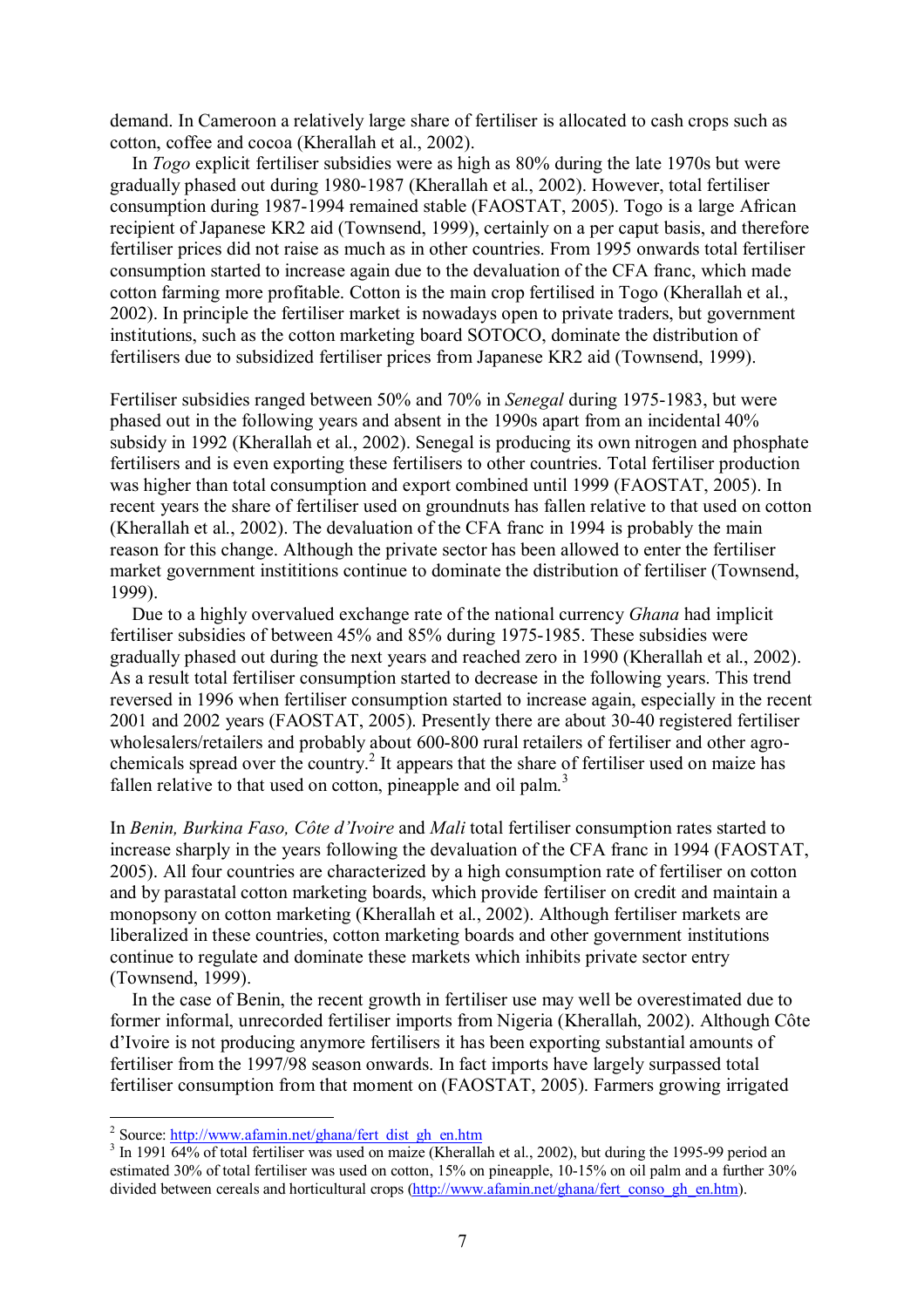rice or horticultural crops in Burkina Faso and Mali appear to be the main buyers of fertilisers exported by private companies from Côte d'Ivoire.<sup>4</sup> In Mali and Côte d'Ivoire substantial amounts of fertiliser are respectively applied to irrigated rice and rainfed rice next to cotton. The devaluation of the CFA franc in 1994 immediately doubled the price of imported rice and made local rice more competitive. In Mali this led to an intensification of the cultivation of irrigated rice in the l'Office du Niger (Egg and Deme, 2002). Apart from an increased use of fertiliser per unit land there was also an increase due to an expansion in cultivated area (Crawford et al., 2003). Fertilisers are given to the rice farmers on a credit basis by several credit-savings networks (TraorÈ and Spinat, 2002).

This overview of fertiliser consumption trends for the SSA countries discussed above shows that the most important factors in explaining why fertiliser use increases are:

- Pan-territorial crop and fertiliser prices
- Subsidized fertiliser prices

 $\overline{a}$ 

- High share of donor-funded fertiliser imports to total imports
- Fertilisers provided on a credit basis to farmers
- Devaluation of the CFA franc in francophone West Africa

The removal of pan-territorial prices, fertiliser subsidies and credit opportunities due to liberalization has caused a decrease in fertiliser consumption in Tanzania, Zambia, Malawi, Zimbabwe and Nigeria. The descriptions above in these countries have shown that the private sector was not able to stop this decrease in total fertiliser consumption. In fact only in Kenya and Ghana private sector involvement in the fertiliser market seems to be an important factor in explaining fertiliser consumption growth. The next section shows in which ways various factors can increase the demand of farmers for fertilisers.

## **How to increase farmer demand of fertilisers ?**

In SSA profitability is, as stated by Townsend (1999), one of the key factors determining the quantity of fertiliser used. Profitability is determined by the price of the crop grown, the price of the fertiliser used and the output response of the crop to the fertiliser application. The for that matter much used Value Cost Ratio (VCR) can alternatively be defined as the product unit price to fertiliser unit price multiplied by the fertiliser response rate, which is the amount of additional kg's output from a kg of fertiliser nutrient. In formula form:

$$
VCR = \underline{Product\ price\ (kg)} \qquad x \text{ Fertiliser response rate (kg/kg nutrient)}
$$
\n
$$
\underline{Fertiliser\ price\ (kg\ nutrient)}
$$

Higher VCR's will induce farmers to buy fertilisers. A ratio equal to two is generally considered as the minimum requirement for a farmer to adopt fertiliser and a ratio of three to four to be necessary when production or price risk is high (Kelly et al., 2005). Higher VCR's can be obtained through increasing the product price, lowering the fertiliser price and/or increasing the fertiliser response rate.

The *farmgate price of the crop* can be raised through improving the marketing infrastructure (roads, railways etc.), more reliable marketing facilities, more efficient marketing channels,

<sup>&</sup>lt;sup>4</sup> Sources: http://www.afamin.net/burkinafaso/engrais dist bf fr.htm and Ani et al. (2002).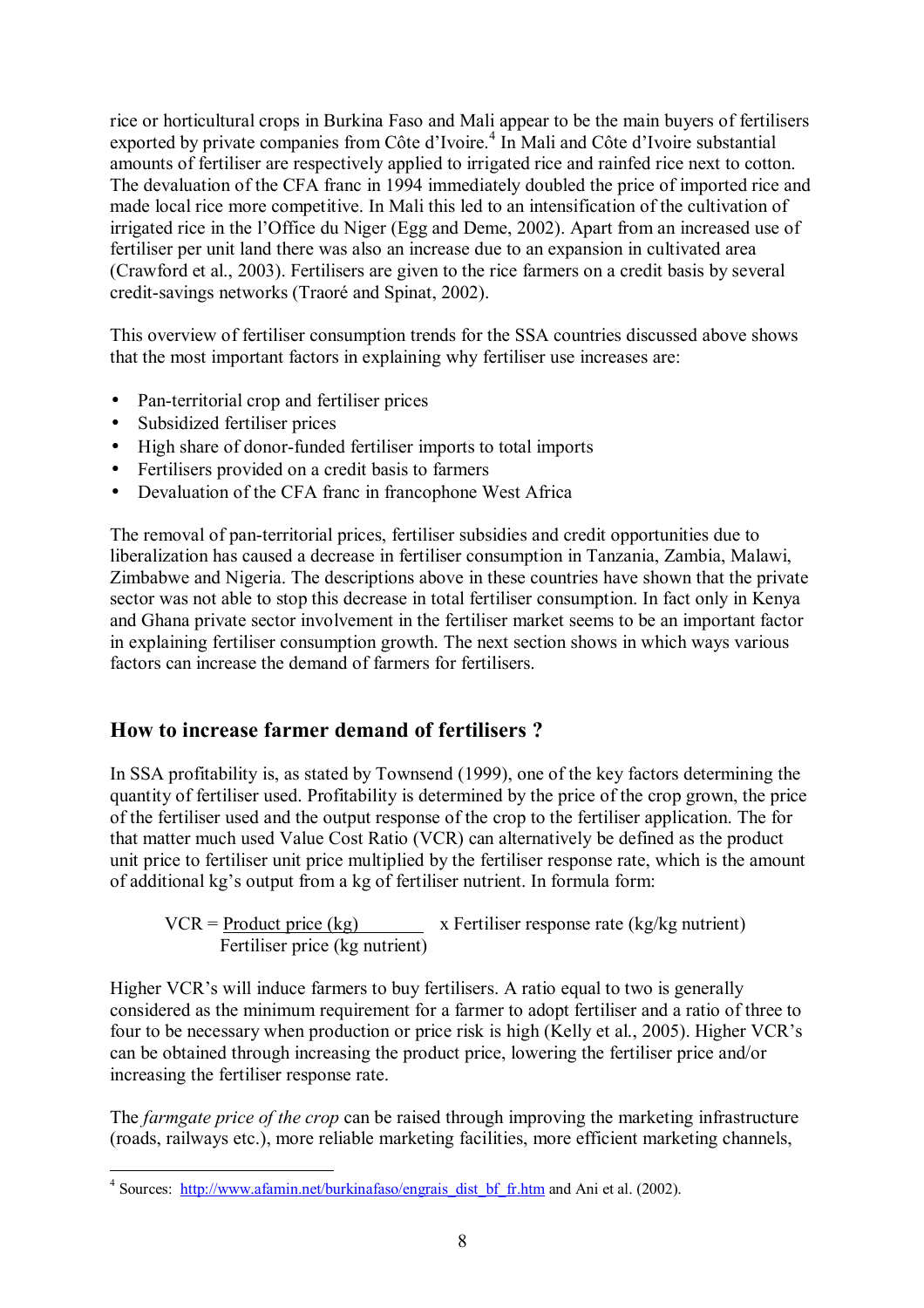better access of farmers to information about prices, improved storage capacities and a better negotiating position of farmers in relation to private traders. The use of pan-territorial and pan-seasonal prices is another way of increasing the farmgate crop price in remote areas.

The *farmgate fertiliser price* can be lowered through reducing the costs of port clearance, reducing the costs of transportation and distribution (improving roads, railways, port etc.), pooling of import transactions across countries (Bumb and Gregory, 2005), selection of fertiliser types with high nutrient contents, better access of private traders to market and finance information, collective farmer action in fertiliser purchase via farmer associations or cooperatives (Kelly et al., 2005), the use of fertiliser subsidies and the provision of fertilisers on credit at low interest rates. The use of pan-territorial prices is another way of lowering the farmgate fertiliser price in remote areas.

The *fertiliser response rate* can be increased through the selection of crops which are more responsive to fertiliser application such as maize and rice, the selection of areas with more reliable rainfall patterns and soils which are more responsive to fertiliser application (e.g. less leaching due to higher organic matter content and/or higher clay/loam content), the use of more responsive, improved varieties, the selection of the most appropriate type of fertiliser (percentages and types of nutrients), the use of the most efficient application method (type, number and timing of applications), the use of the most performing dose of the fertiliser involved, an improved water control (e.g. small-scale irrigation) and through a better management of the fertilized crop involved (timely weeding, adequate pest control, timely harvest and proper post-harvest techniques).

However, VCR's above two or even three to four are no guarantee that farmers will start applying fertilisers in their fields. Kelly et al. (2005) state correctly that reducing risk and uncertainty plays an important part in improving fertiliser incentives in SSA. Highly volatile output prices from one season to another make it very difficult for farmers to assess the eventual benefit of fertiliser use. A VCR of two to four during last season is under such conditions no guarantee for a profitable use of fertiliser during this season. The same applies to areas plagued by highly unpredictable rainfall patterns. Profitable use of fertiliser during a season with good rainfall can be followed by a season with even a negative effect of fertiliser application due to several prolonged dry spells. Another type of needed certainty is that there has to be a market for the surplus production due to fertiliser application. Imported food crops which appear to be cheaper on the large urban markets than the locally produced food crops form therefore a disincentive for fertiliser use by local farmers in SSA countries.

Table 2 presents changes in VCR's for the main fertilized crops in the main fertiliser consuming countries in SSA from the early 1980s to the early 2000s. This table shows that in general VCR's have declined in the past twenty years in almost all cases. The only exception appears to be the VCR for using fertiliser on maize in Kenya. During the early 2000s VCR's have even become lower than 2 and thus unprofitable for the use of fertilisers on maize in Malawi, Zambia and Tanzania. For Tanzania this was already the case halfway the 1990s. The liberalization of the maize and fertiliser sectors in these countries during the past twenty years clearly did not stimulate farmers to use fertilisers and the decline of fertiliser consumption presented in Table 1 is due to a logical reaction of farmers to unprofitable value cost ratios.

In Nigeria and Zimbabwe, however, fertiliser consumption declined or remained stable despite the fact that VCR's for fertiliser use in maize during the 1990s and early 2000s had values above 2 comparable to the ones for fertiliser use in cotton in West Africa.<sup>5</sup> Fertiliser use on cotton in West Africa is stimulated by the fact that cotton and fertiliser prices are

<sup>&</sup>lt;sup>5</sup> In fact the VCR for fertiliser use on maize in Nigeria in the early 2000s was in reality lower than the value used in Table 2, which is based on retail maize and fertiliser prices instead of farmgate prices.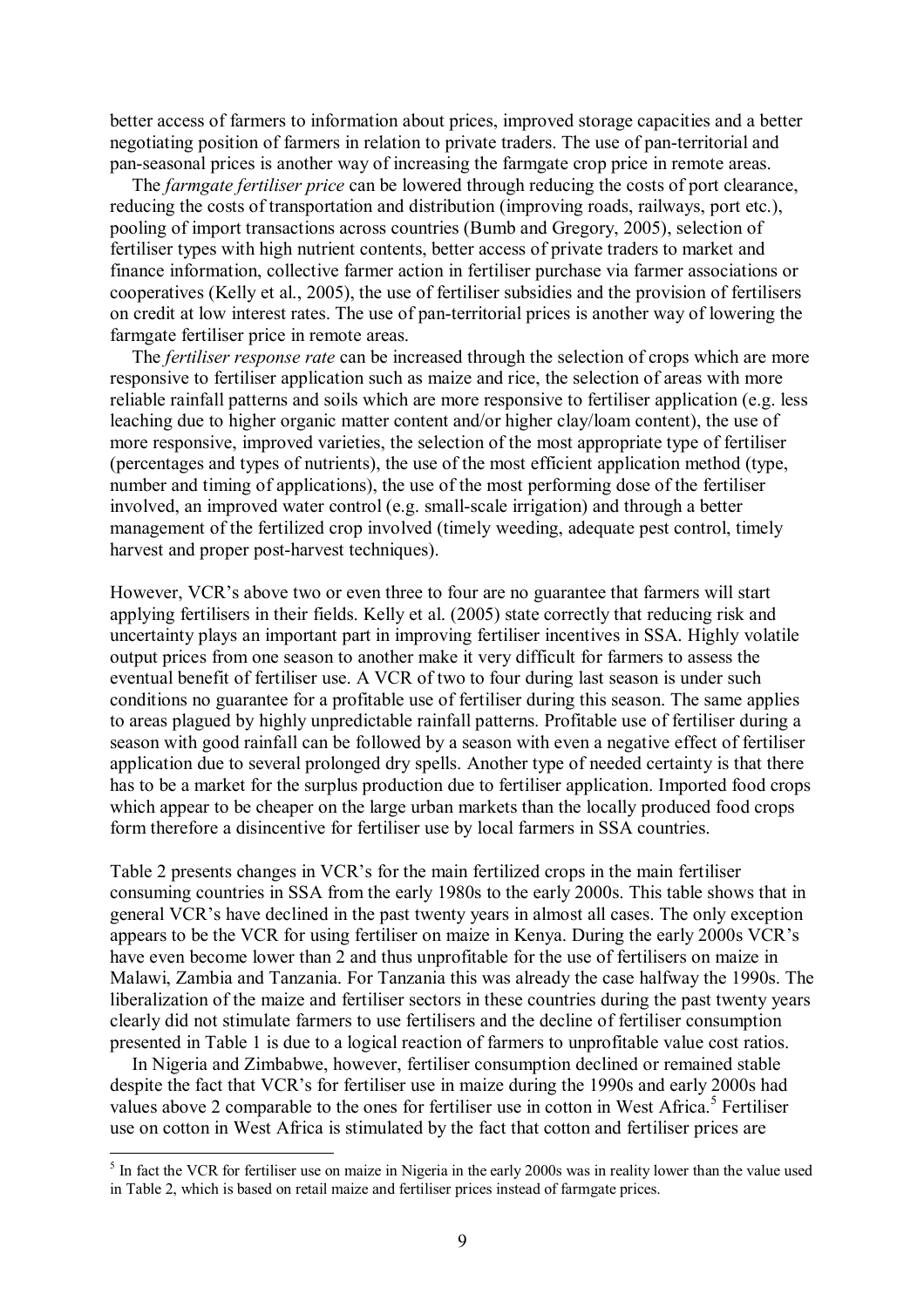#### **Table 2 Changes in value cost ratios for the main fertilized crops in the main fertiliser consuming countries of SSA from early 1980s to early 2000s**

| Country       | <b>Crop-Fertiliser</b><br>combination | <b>VCR</b> during<br>early 1980s <sup>a</sup> | <b>VCR</b> in<br>1986 <sup>b</sup> | <b>VCR</b> during<br>$mid-1990sa$ | <b>VCR</b> during<br>early 2000s <sup>c</sup> |
|---------------|---------------------------------------|-----------------------------------------------|------------------------------------|-----------------------------------|-----------------------------------------------|
| Benin         | Cotton-NPKSB                          | 5.1                                           | -                                  | 2.6                               | 3.2                                           |
| Côte d'Ivoire | Rice-Urea                             |                                               | 4.1                                |                                   | 2.3                                           |
|               | Cotton-NPKSB                          |                                               |                                    |                                   | 2.7                                           |
| Mali          | Rice-Urea                             | 6.7                                           |                                    | 5.7                               | 3.3 <sup>d</sup>                              |
|               | Cotton-NPKSB                          |                                               | $\overline{\phantom{0}}$           |                                   | 3.0                                           |
| Burkina Faso  | Cotton-NPKSB                          |                                               | 2.8                                |                                   | 2.2                                           |
| Ghana         | Maize-AS                              | 6.8                                           | -                                  | 1.5                               | 2.2                                           |
| Senegal       | Groundnuts-Mixed                      | 15.0                                          |                                    | 9.0                               | $\overline{3.0}$                              |
|               | Fertilisers                           |                                               |                                    |                                   |                                               |
| Ethiopia      | Maize-Urea                            | 2.7                                           |                                    | 9.0                               | 2.5                                           |
| Togo          | Cotton-NPKSB                          |                                               |                                    | 2.7 <sup>e</sup>                  | 3.0                                           |
| Kenya         | Maize-Urea                            | 2.6                                           |                                    | 3.5                               | $2.8^{\rm f}$                                 |
| Cameroon      | Cotton-NPKSB                          | $\overline{a}$                                | 4.6                                | $\overline{\phantom{0}}$          | 1.7                                           |
| Zimbabwe      | Maize-Urea                            | 3.1                                           | $\overline{\phantom{0}}$           | 2.5 <sup>g</sup>                  | 2.6 <sup>h</sup>                              |
| Malawi        | Maize-Urea                            | 7.4                                           | -                                  | $3.3^{1}$                         | 1.3 <sup>J</sup>                              |
| Nigeria       | Maize-Nitrogen                        | 7.5                                           |                                    | 2.1                               | $3.1^{k}$                                     |
| Zambia        | Maize-Nitrogen                        | 5.2                                           | -                                  | 3.1                               | 1.1                                           |
| Tanzania      | Maize-Nitrogen                        | 6.5                                           |                                    | m                                 | $1.1^{\overline{n}}$                          |

<sup>a</sup> Based on fertiliser/crop price ratios mentioned in Kherallah et al. (2002) and typical fertiliser response rates of maize, rice, cotton and groundnuts in different parts of SSA from Kelly et al. (2005), unless otherwise stated. <sup>b</sup> Based on crop and nutrient prices per kg in 1986 mentioned in FAO (1989) and a fertiliser response rate of 8

kg/kg nutrient for rainfed rice and 5 kg/kg nutrient for cotton in West-Africa.

<sup>c</sup> Based on crop and nutrient prices per kg for the early 2000s found in FAO (2004) or FAOSTAT (2005) and typical fertiliser response rates of maize, rice, cotton and groundnuts in different parts of SSA from Kelly et al. (2005), unless otherwise stated.

 $d$  Farmgate price of paddy rice and urea in the l'Office du Niger from Ani et al. (2002)

e Source: FAOSTAT (2005)

f Based on average farmgate maize price of 11.2 KShs/kg and average farmgate fertiliser (CAN and DAP) price of 68.2 Kshs/kg nutrient mentioned in Salasya (2005).

<sup>g</sup> Based on 1995 maize producer price of 1.05 Z\$/kg (FAOSTAT, 2005) and 1995 farmgate price of 120 Z\$/bag of 50 kg AN or Compound D (8-14-7), which is equal to 7.3 Z\$/kg nutrient (Chibudu et al., 2001).

<sup>h</sup> Based on 2000 farmgate maize price of 5.00 Z\$/kg and an estimated farmgate price of 500 Z\$/bag of 50 kg AN or Compound D mentioned in Twomlow and Ncube (2001).

<sup>i</sup> Source: FAOSTAT (2005)

<sup>j</sup> Farmgate maize price of 10 MK/kg (RATES, 2003a) and a price of 3000 MK/bag of urea (USAID, 2005).

<sup>k</sup> Retail 2004 maize price of 23 N/kg and retail 2004 urea price of 52 N/kg in Kano State (AFAMIN, 2005).

<sup>1</sup> Retail 2002 maize price of 200 ZMK/kg and farmgate 2002 urea price of 1,400 ZMK/kg (FAO/WFP,2002).

m Average 1995/96 farmgate maize price of 50 TShs/kg in Southern Highlands and 1995/96 farmgate price of 751 TShs/kg nutrient on the application basis of 2 bags CAN and 1 bag TSP (MAC, 1997).

<sup>n</sup> Farmgate 2002 maize price of 55 TShs/kg (RATES, 2003b) and CAN price of 850 TShs/kg N (FAO, 2004).

announced before planting, that fertiliser is provided on credit which is only paid later when the farmer sells his/her cotton and the fact that cotton farmers are sure of selling their crop. Fertiliser use on maize in Nigeria and Zimbabwe is much more risky due to volatile und uncertain prices for maize and fertiliser, the absence of credit opportunities such as for cotton and the uncertain market for surplus maize production. Furthermore fertiliser use in maize is very much related to the use of improved and hybrid maize varieties. Liberalization policies, however, also increased the price of improved and hybrid maize seeds which caused a decrease of their use in maize farming. As a consequence fertiliser response rates in maize have equally decreased and are actually lower than the value used in Table 2 for the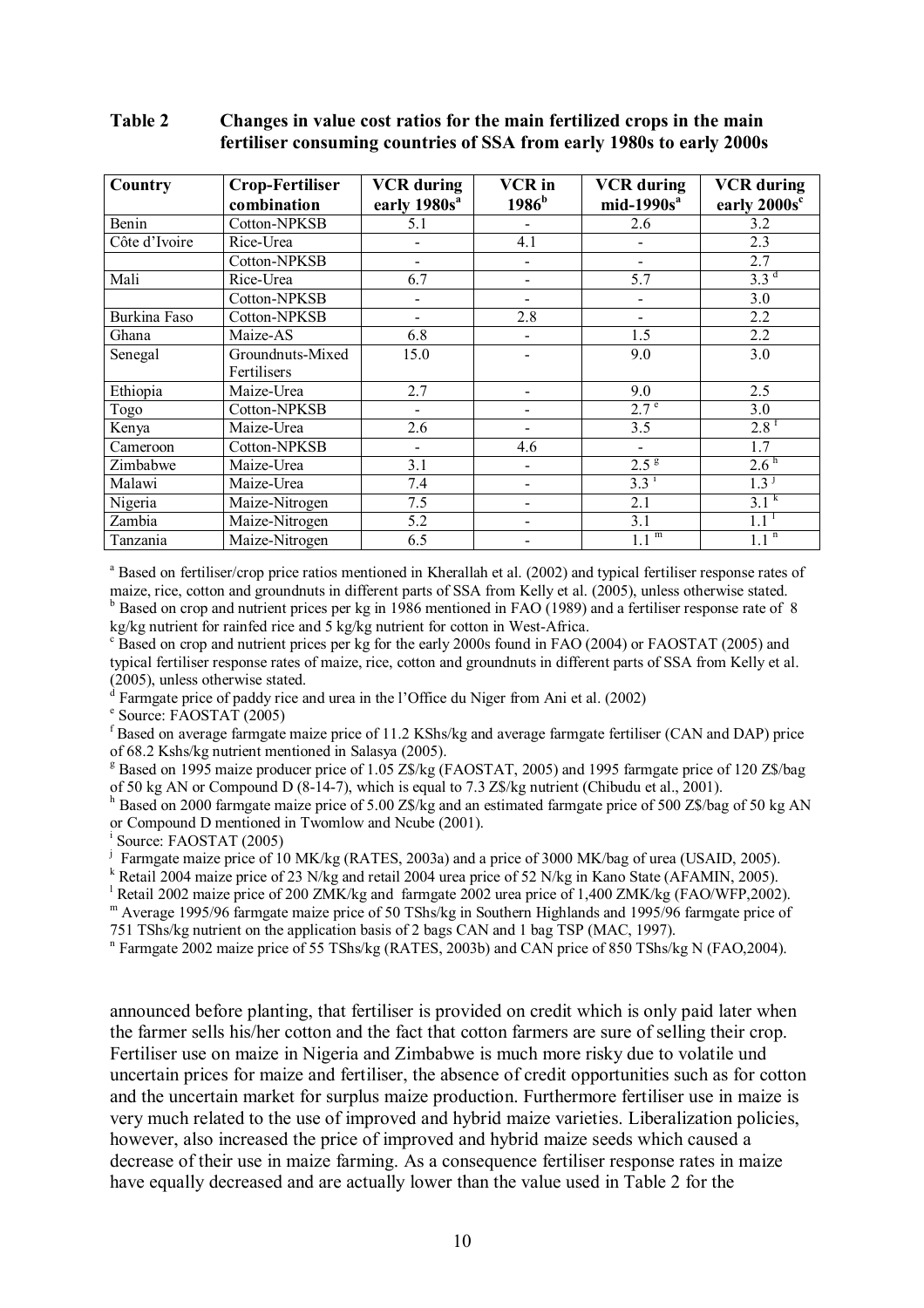calculation of VCR's. A VCR calculation for the combined use of fertiliser and improved seeds in maize might very well be under 2 in the current situation of Zimbabwe and Nigeria.

 Fertiliser use in maize, wheat or teff, the main fertiliser consuming cereal in Ethiopia (Kherallah et al., 2002), was less risky for Ethiopian farmers since the early 1990s due to the availability of credit at low interest rates and a government guaranteed market for cereals. Although the VCR for fertiliser use on irrigated rice in the l'Office du Niger of Mali during the early 2000s was only half the level of the early 1980s (Table 2), fertiliser consumption is now much higher than before due to the good market for rice produced in the l'Office du Niger in the capital Bamako and due to the availability of credit at reasonable interest rates.

## **What kind of fertiliser policies have to be followed ?**

Kherallah et al. (2002) stated that it is difficult to find evidence of any adverse impact of fertiliser market liberalization on agricultural production in SSA because the aggregate effect of fertiliser use on production is rather small due to the very low application rates. However, even for countries with relatively high application rates (25-50 kg fertiliser/ha) such as Zimbabwe, Malawi and Kenya it is difficult to see clear correlations between fertiliser use and agricultural production. In fact many other factors than fertiliser use influence agricultural production in SSA countries. Townsend (1999) mentioned that most of the growth in cereal production in Africa between 1980 and 1997 has been from an expansion in area planted.

Table 3 shows that an expansion in maize area was the main growth factor in Tanzania, Zimbabwe and Malawi before liberalization. A good example of this trend is provided by Rukwa region, the most remote part of the Southern Highlands in Tanzania. The government support for maize production from 1975 onwards caused a sharp increase in production and turned maize into being the most important cash crop (Geier, 1995). Due to the abundance of land and the availability of oxen and ploughs this increase in production was mainly due to an expansion of the area cultivated. Maize production increased, however, also due to the use of improved seeds, fertilisers and pesticides, which raised the production per unit land (Table 3).

| Country         | Period    | <b>Total maize</b><br>production<br>growth rate<br>$(\frac{6}{y}$ ear) | Average maize<br>yield<br>growth rate<br>$(\frac{6}{9})$ year) | <b>Total cultivated</b><br>maize area<br>growth rate<br>$(\frac{6}{y}$ ear) |
|-----------------|-----------|------------------------------------------------------------------------|----------------------------------------------------------------|-----------------------------------------------------------------------------|
| <b>Tanzania</b> | 1974-1986 | 5.64                                                                   | 2.67                                                           | 2.89                                                                        |
|                 | 1987-2004 | 0.53                                                                   | 1.32                                                           | $-1.28$                                                                     |
| Zimbabwe        | 1974-1986 | 0.53                                                                   | $-2.99$                                                        | 3.63                                                                        |
|                 | 1987-2004 | $-2.60$                                                                | $-3.76$                                                        | 1.20                                                                        |
| Malawi          | 1974-1986 | 1.40                                                                   | 0.16                                                           | 1.25                                                                        |
|                 | 1987-2004 | 2.80                                                                   | 1.58                                                           | 1.20                                                                        |
|                 | 1974-1986 | 0.81                                                                   | 2.55                                                           | $-1.70$                                                                     |
| Kenya           | 1987-2004 | $-0.30$                                                                | $-1.41$                                                        | 1.13                                                                        |
| Zambia          | 1974-1986 | $-3.35$                                                                | 3.58                                                           | $-6.70$                                                                     |
|                 | 1987-2004 | $-3.02$                                                                | $-1.37$                                                        | $-1.68$                                                                     |

#### **Table 3 Changes in maize production growth characteristics in some SSA countries before and during structural adjustment programmes**

*Source*: FAOSTAT (2005). Figures are exponential annual growth rates.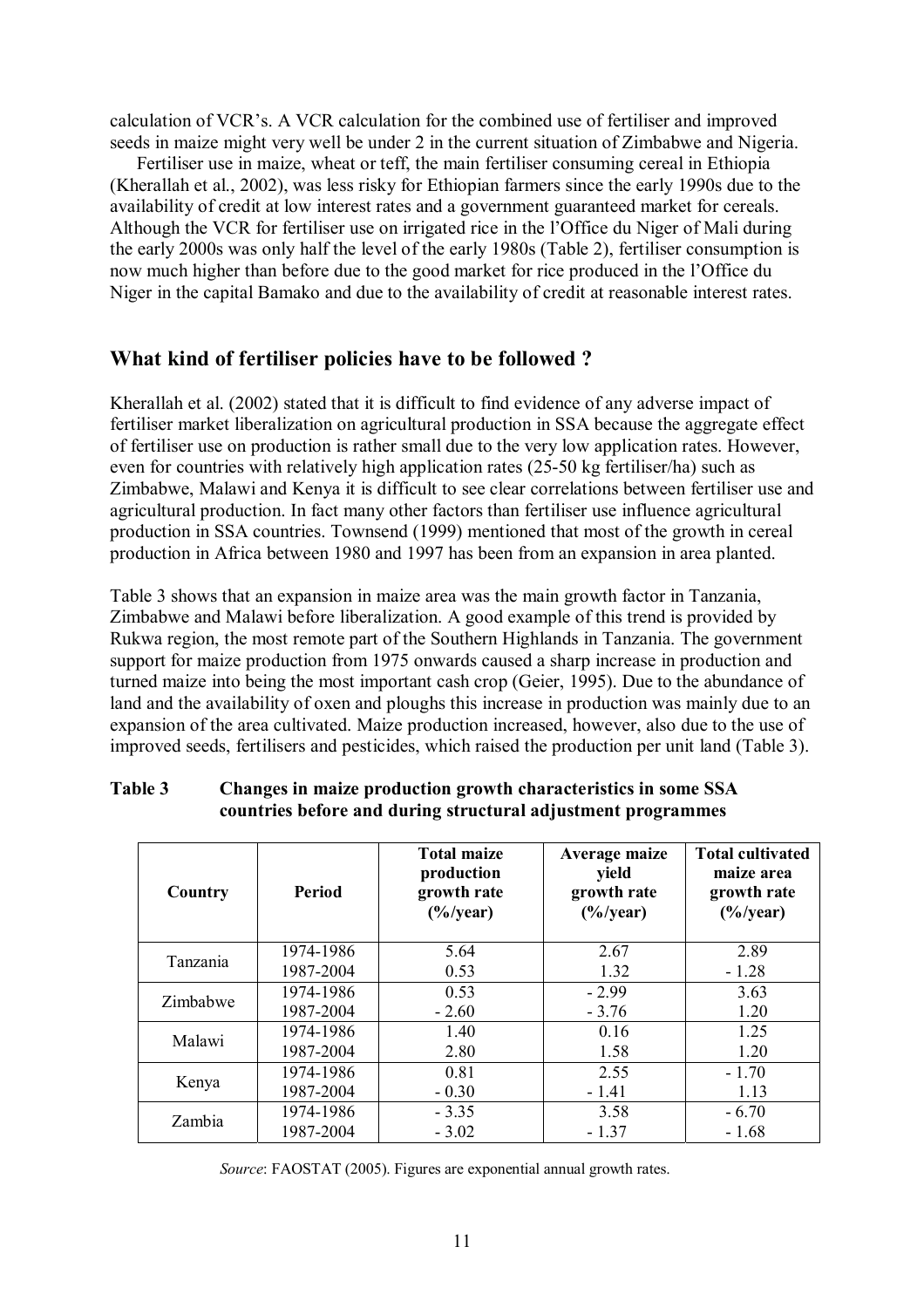In Zimbabwe maize growth originated from an expansion of maize cultivation by smallholders. The much lower yield levels in smallholder maize fields in comparison to the commercial, large-scale farmers, despite an increased use of fertilisers, caused a decrease in the average yield level (Table 3). In Kenya and Zambia, however, there was a reduction in total maize acreage before liberalization, which was more or less compensated by an increase in average maize yields due to the use of improved seeds, fertilisers and pesticides.

Average maize yield levels in Tanzania, Zimbabwe, Kenya and Zambia appear to have decreased during the structural adjustment programmes in comparison to the period prior to liberalization. The only exception is Malawi (Table 3). It is surprising to see that this is also the case in Kenya despite an increase in fertiliser consumption during liberalization (Table 1). In fact the largest importers of fertilisers in Kenya during liberalization were cooperatives and estate firms which supplied mainly to small-scale farmers participating in tea, coffee, and sugarcane outgrower schemes (Crawford et al., 2005). Just as in the case of cotton in West Africa farmers are stimulated to use fertilisers in these cash crops due to the fact that crop and fertiliser prices are announced before planting, that fertiliser is provided on credit which is only paid later when the farmer sells his/her crop, and the fact that farmers are sure of selling their crop. The maize crop in Kenya, in contrast, is faced by uncertain markets and lack of credit opportunities with reasonable interest rates for the purchase of inputs. Many cash constrained small-scale maize farmers are forced to borrow money from informal credit lenders at interest rates of between 50 to 100% in order to buy inputs such as fertilisers. The household's shadow price of fertiliser is thus in reality much higher (Salasya, 2005). Together with the high increased price of improved seeds this higher shadow price of fertiliser will most probably lead to a VCR below 2 for the use of fertiliser in maize. As a result fertiliser use on maize in Kenya is declining in comparison to higher value crops such as tea, coffee and sugarcane. Similar developments are observed in Ghana.<sup>6</sup> To safeguard their food requirements households are actually compensating the decline in yield with an increase in maize acreage (Table 3). Others state that liberalization is encouraging Kenyan farmers to switch out of maize into higher value crops (Lewa, 2003).

Growth rate in total cultivated maize area appears to have shrunk in Tanzania and Zimbabwe during structural adjustment in comparison to the period prior to liberalization. During structural adjustment Tanzanian farmers were forced to sell their maize to a limited number of private traders who paid far less than the official purchase price. At the same time the majority of farmers had no longer access to credit to buy inputs as private traders were not willing to supply inputs on a credit basis. Furthermore, prices of inputs had risen sharply, especially in remote areas such as Rukwa region. The production of maize with and without fertilisers was not profitable anymore and a number of farmers shifted their attention to other crops (Meertens, 2000). Similar developments took place in the smallholder maize sector of Zimbabwe.

It is alarming to see in Table 3 that growth rates in maize production are not keeping up with population growth rates<sup>7</sup> in four out of the five countries in which maize is the main food staple. Liberalization of maize and fertiliser markets in these countries is apparently not meeting its objectives almost twenty years after its introduction. Is it then a surprise that the government of Zambia still intervenes in the fertiliser market as it distributes fertiliser through

 $\overline{a}$ <sup>6</sup> The Sasakawa Africa Association Newsletter of November 2002 (SAA, 2002) states that fertiliser use on maize in Ghana is in decline in favour of high value crops, notably export horticultural crops such as pineapples.

<sup>&</sup>lt;sup>7</sup> On the basis of estimated data from FAOSTAT (2005) the exponential annual total population growth rate in the 1987-2003 period was 1.93% in Zimbabwe, 2.17% in Malawi, 2.38% in Zambia, 2.60% in Kenya and 2.89% in Tanzania.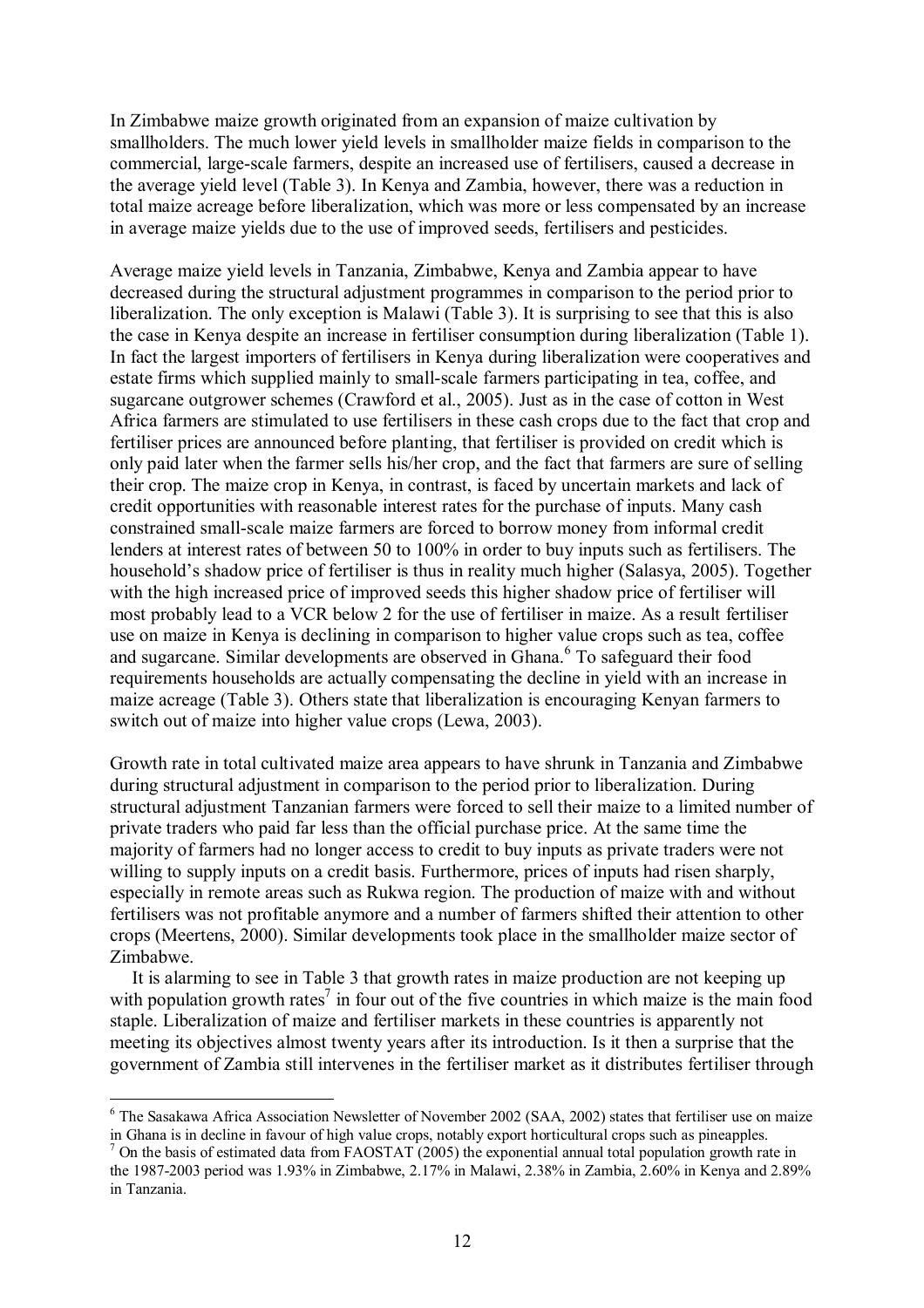the Food Reserve Agency, although the private sector is able to operate (Kherallah et al., 2002)? In that way the government supplied targeted farmers with 48,000 metric tonnes of gross fertiliser at half the price in 2003 (Bumb and Gregory, 2005). Or that in 2003 the government of Tanzania has reinstalled fertiliser subsidies in the Southern Highlands in order to ensure national food security (Amani, 2004)? In Malawi both government and donors are still involved in free or subsidized distribution of fertilisers and improved seeds (Bumb and Gregory, 2005). Since the 1998/99 season the Starter Pack Initiative and its successor, the Targeted Inputs Programme, provided in its initial years of operation almost every rural smallholder household with a free package (fertilisers, seeds) for the cultivation of 0.1 hectares of maize/legumes (Crawford et al., 2005). Together with the fact that liberalization of the maize and fertiliser markets only took place in Malawi since 1995 this can explain why Malawi is the only country with increased maize production and yield growth rates during structural adjustment in comparison to the period prior to liberalization (Table 3).

There are quite some development workers, researchers and policy makers (e.g. Cleaver, 1993) who think that the high population growth in SSA during the past decades has led to a decline in fallow land which already necessitates an intensification of farming based on the use of inputs such as fertilisers. However, this assumption is not in line with the available data on land use in SSA. Verheye (1997) shows that in fact only 23% of the potential arable area in Africa was cultivated in 1992. Estimated data on potential arable land from TERRASTAT (2005) and data on land under cultivation (arable and permanent crops) from FAOSTAT (2005) show that this percentage was even only 15% for SSA in 2002. There are, however, huge differences in percentages of potential arable land used for cultivation between SSA countries as is shown in Figure 2. In the selected group of SSA countries this percentage varies from just above 60% in Togo to below 5% in the Democratic Republic of Congo. Figure 2 shows that all West African countries have percentages above the SSA average and that mainly countries from East and Southern Africa have values below the SSA average.



## **Figure 2: Cultivated arable land in relation to potential arable land in a number of SSA countries in 2002**

*Source:* TERRASTAT (2005) for estimated data on potential arable land and FAOSTAT (2005) for data on cultivated land (under arable and permanent crops) in 2002.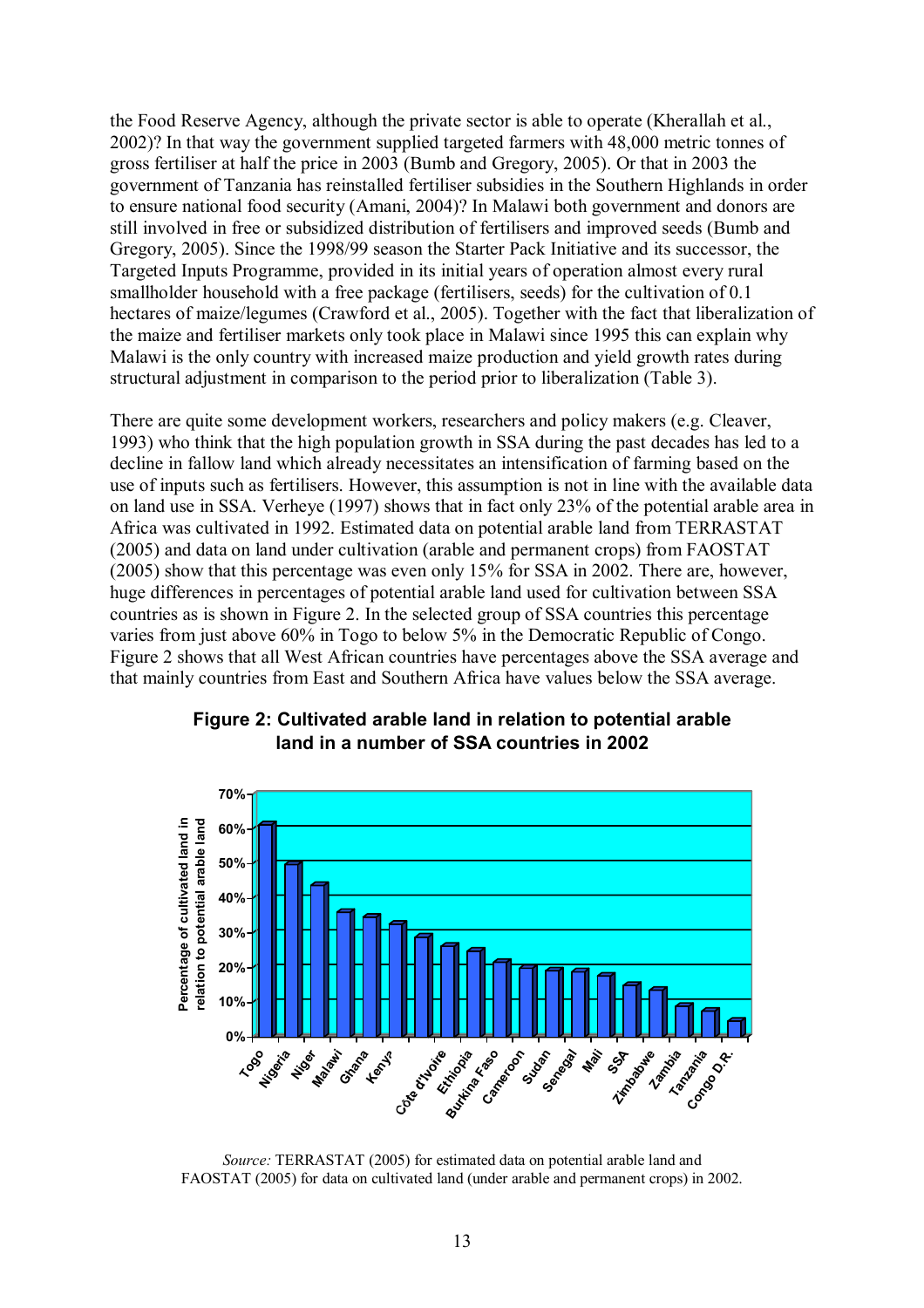Another widespread idea among development workers, researchers and policy makers is that still available land for cultivation in SSA is of marginal quality or under forest. Crawford et al. (2005) state that households with infertile land may have to move into marginal or forested areas thus causing land degradation and deforestation. There are indeed many hectares of marginal land in the Sahel, Sudan, Ethiopia and Kenya due to unsufficient and erratic rainfall and many hectares of forests in Cameroon and the Democratic Republic of Congo. Apart from that there are large wildlife parks and game reserves in Tanzania, Zambia, Kenya and Zimbabwe. However, from the remaining 85% of potential arable land in SSA there are also huge stretches of land with medium to high quality which are not under forest. One can think here of the many still unexploited valley bottoms (bas fonds) in West Africa. Often tsetse infestation or difficult soils are the reasons why farming households have not yet started to exploit these parts of land in SSA. Moreover lack of capital for putting potential arable land into cultivation at government level (large investments such as irrigation schemes), and at household level (no money for tractor or ox-plough) restrict the exploitation of these areas. Land/man ratios in SSA countries where little prospects exist for the commercialization of excess crop production or for the extensification of landuse have to be taken with care because the acreage used for cropping is then often determined by the direct family needs (Verheye, 1997).

A large part of the remaining 85% of potential arable land in SSA is currently used by farmers as grazing areas or as fallow land. Although reliable data are lacking one can say that there are still many farming systems with fallow land in SSA at this moment and in the nearby future. These type of farming systems normally do not have serious soil fertility problems due to the soil fertility restoring effect of the fallow period. The involved farming households generally regard problems such as weed infestation, delayed land preparation and delayed harvesting as more disturbing than poor soil fertility management. Only heavily subsidized fertiliser programmes can arouse their appetite for mineral fertilisers. In such circumstances it is doubtful if fertilisers are the best option to increase agricultural output. Extensification of landuse seems then to be a more practical way of increasing output and as already mentioned most of the growth in cereal production in Africa between 1980 and 1997 has indeed been from an expansion in area planted (Townsend, 1999).

Apart from the fact that it is understandable that countries such as Zambia, Tanzania and Malawi still continue or have resumed subsidizing fertiliser prices one has to look into the effectiveness of such government policies. It would be not advisable to return to the 1980s situation of pan-territorial, subsidized fertiliser and crop prices which created artificial demands for fertiliser use. Targeting of fertiliser interventions has to keep in mind that there are still areas in sub-Saharan Africa where soil fertility management is not the key issue and where farmers' demand for mineral fertilisers is very weak.

Strategic site selection is then a way to make fertiliser use interventions more efficient. One key variable in this strategic site selection is the intensity of the farming system with regard to land use (in other words the proportion of fallow land to total cultivated land). Other key variables are population density, market access (location, market infractructure, future market developments), public policy environment (price policies, road infrastructure) and agro-ecological conditions (soils, climate). The most promising parts of Africa for increased fertiliser use are the ones with high population densities over prolonged periods (related to strongly reduced or absence of fallow periods), with good and stable market access, with conducive public policy environment and with favourable agro-ecological conditions. A number of examples are to be found in western Kenya. No wonder that Kenya is one of the leading countries in SSA with regard to intensity of mineral fertiliser use.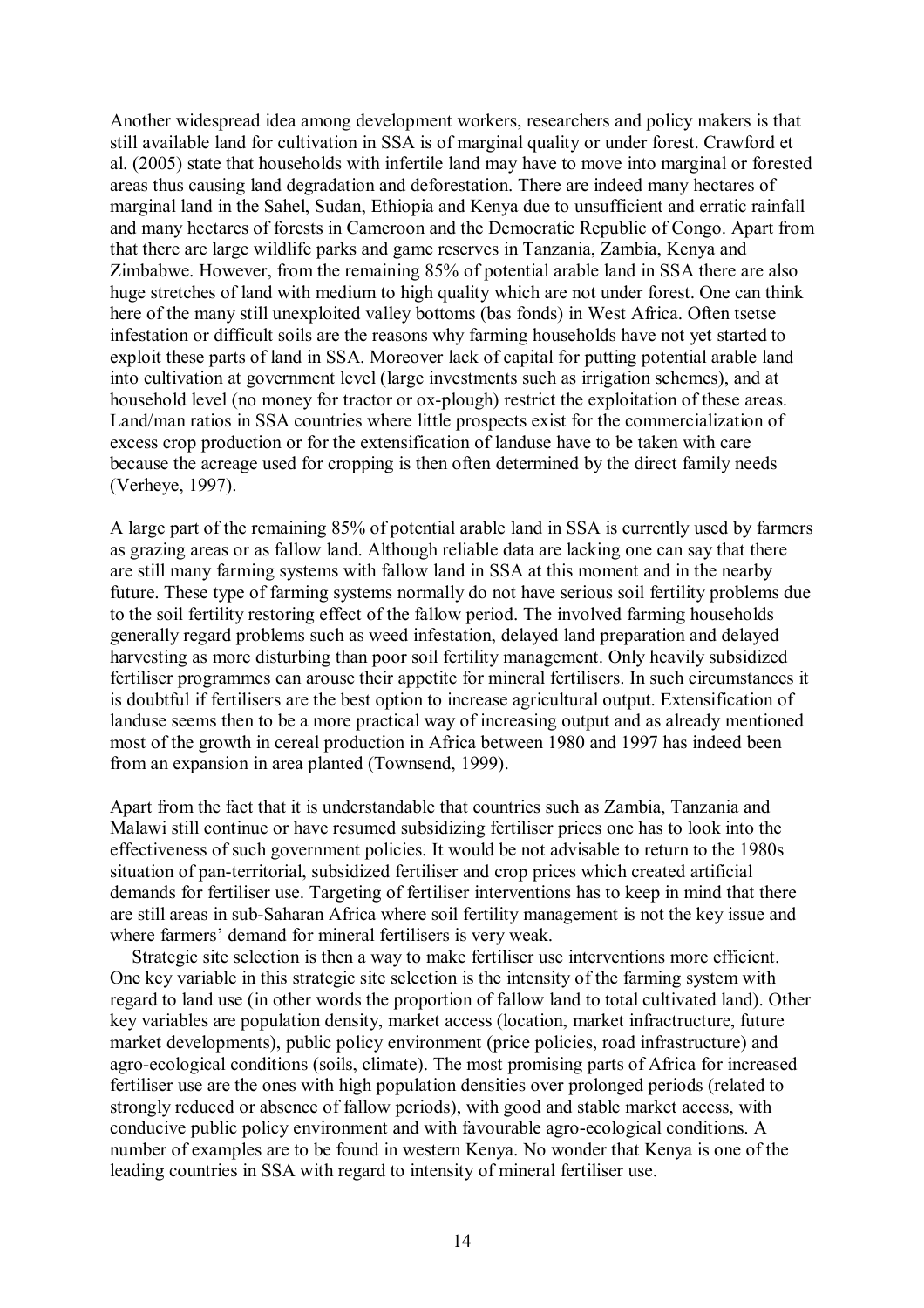## **Conclusions**

This paper has shown that the majority of SSA countries had modest and some even impressive annual growth levels in total fertiliser consumption during the 1986-2002 period. However, one third of SSA countries had practically zero or even negative annual growth levels during that period. The most important factors which explain fertiliser use increases before and during structural adjustment programmes are pan-territorial crop and fertiliser prices, subsidized fertiliser prices, a high share of donor-funded fertiliser imports to total imports, fertilisers provided on a credit basis to farmers, and the devaluation of the CFA franc in francophone West Africa. The removal of pan-territorial prices, fertiliser subsidies and credit opportunities due to liberalization has caused a decrease in fertiliser consumption in Tanzania, Zambia, Nigeria, Malawi and Zimbabwe. The private sector was not able to stop this decrease in total fertiliser consumption. In fact only in Kenya and Ghana private sector involvement in the fertiliser market seems to be an important factor in explaining fertiliser consumption growth.

In general value cost ratios of fertiliser use have declined in the past twenty years in almost all cases of SSA. Especially the liberalization of the maize and fertiliser sectors in East and Southern Africa during the past twenty years did not stimulate farmers to use fertilisers due to unprofitable value cost ratios or due to volatile und uncertain prices for maize and fertiliser, the absence of credit at reasonable interest rates, and the uncertain market for surplus maize production. In other words, private sector involvement in the maize and fertiliser sectors was not able to maintain or improve farmer demand for fertiliser use in maize. It is therefore incorrect to blame the continual or renewed government involvement in the fertiliser sectors of Zambia, Tanzania and Malawi for the poor performance of the private sector.

As a consequence fertiliser use on maize is declining in comparison to higher value crops such as tea, coffee, sugarcane (Kenya), cotton, pineapple and oil palm (Ghana). Furthermore growth rates in maize production are not keeping up with population growth rates in almost all countries of East and Southern Africa where maize is the main food staple. Liberalization of maize and fertiliser markets in these countries is apparently not meeting its objectives almost twenty years after its introduction. It even seems to decrease fertiliser use in food crops in favour of cash crops.

From the remaining 85% of potential arable land in SSA there are still huge stretches of unexploited land with medium to high quality which are not under forest. A large part of the remaining potential arable land in SSA is, however, currently used by farmers as grazing areas or as fallow land. As a consequence there are still many farming systems with fallow land in SSA. Farming households in these type of farming systems normally do not have serious soil fertility problems due to the soil fertility restoring effect of the fallow period. Problems such as weed infestation, delayed land preparation and delayed harvesting are generally regarded as more disturbing than poor soil fertility management. Extensification of landuse is then a more practical way of increasing output in comparison to fertiliser use.

Since the 1992 UNCED meeting in Rio de Janeiro donors and development agencies have been reluctant to stimulate the use of mineral fertilisers in developing countries. Certainly for SSA this was based on the wrong assumption that fertiliser use was already causing widespread environmental damage. The abolition of fertiliser subsidies due to structural adjustment programmes in SSA from 1986 onwards made it even more difficult for farmers to obtain fertilisers. The e-forum on increasing fertiliser use in Africa organised by the World Bank and DFID in the beginning of 2005 indicates a renewed interest in the role fertilisers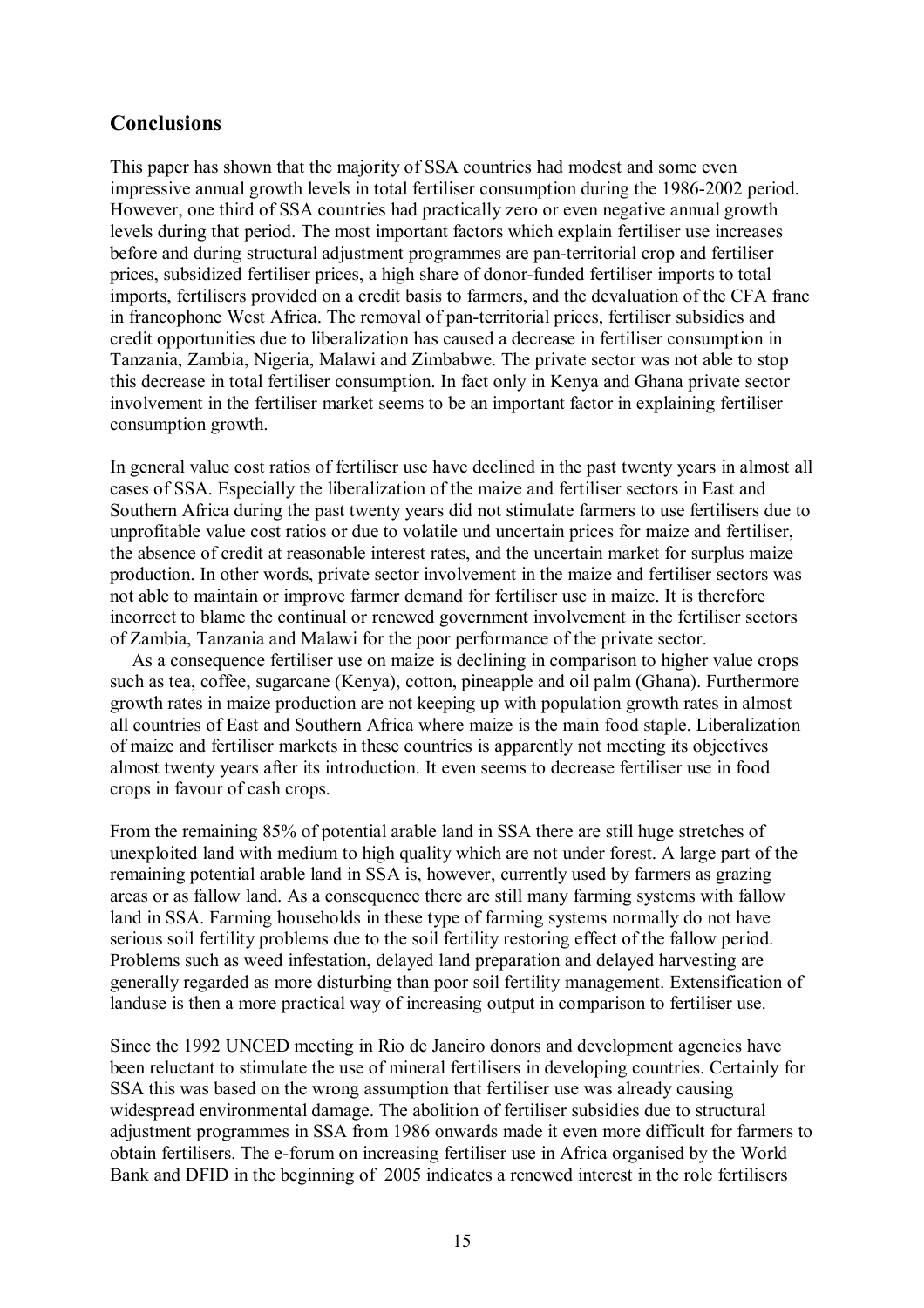can play to reduce poverty in Africa and bring about sustainable increases in food production. The UN Millennium Project has even recently called for a reversal of the policies of slashing subsidies for fertilisers and other critical inputs. It strongly recommends smart subsidies targeted to very poor regions partly financed by market-oriented smart vouchers to foodinsecure farmers (UNDP, 2005). The question remains if it is really smart to use fertiliser subsidies for poverty alleviation in the short run instead of a more efficient use of fertiliser interventions on the basis of strategic site selection which will lead to a more sustainable poverty reduction due to agricultural development.

A realistic view on increasing fertiliser use in SSA leads to a strategic site selection in order to make fertiliser interventions more efficient. Due to budget constraints fertiliser interventions have to be targeted and strategic site selection can be used for that matter. This can be done stepwise as the example below shows:

- *Step 1:* Select the most promising areas for increased fertiliser use. Look for regions with high population densities over prolonged periods (related to strongly reduced or no fallow periods), good and stable market access, conducive public policy environments and favourable agro-ecological conditions.
- *Step 2:* Select the crop-fertiliser combinations with the most promising value cost ratios and make sure that the main food crops are included in this selection.
- *Step 3:* Select the most cost-effective measures which can improve the value cost ratios. Look for ways how you can increase the product price, lower the fertiliser price and/or increase the fertiliser response rate.<sup>8</sup>
- *Step 4:* Select the most efficient and sustainable measures of reducing risk and uncertainty related to the use of fertilisers. Look for ways how credit can be made available at reasonable interest rates and how crop and fertiliser prices can be stabilized and forecasted.
- *Step 5:* Select the most realistic and economic measures which can guarantee reliable markets for surplus productions of the involved crops in the long-term. Look for ways of protecting domestic markets or of stimulating export to other countries.

A stepwise strategic site selection as in the example above provides policy makers with a more solid basis for making decisions on the type and scale of fertiliser interventions. It also enables policy makers to value fertiliser interventions in relation to all kind of other measures which can improve the agricultural sector. When certain fertiliser interventions are finally selected in accordance with budget possibilities it also gives African governments a better negotiating position with international financial organisations and donors.

 $\overline{a}$ 

<sup>&</sup>lt;sup>8</sup> The simplest way to improve the price ratios for African farmers and to allow agriculture to develop is according to Koning (2002) to introduce or raise protective import duty on agricultural imports.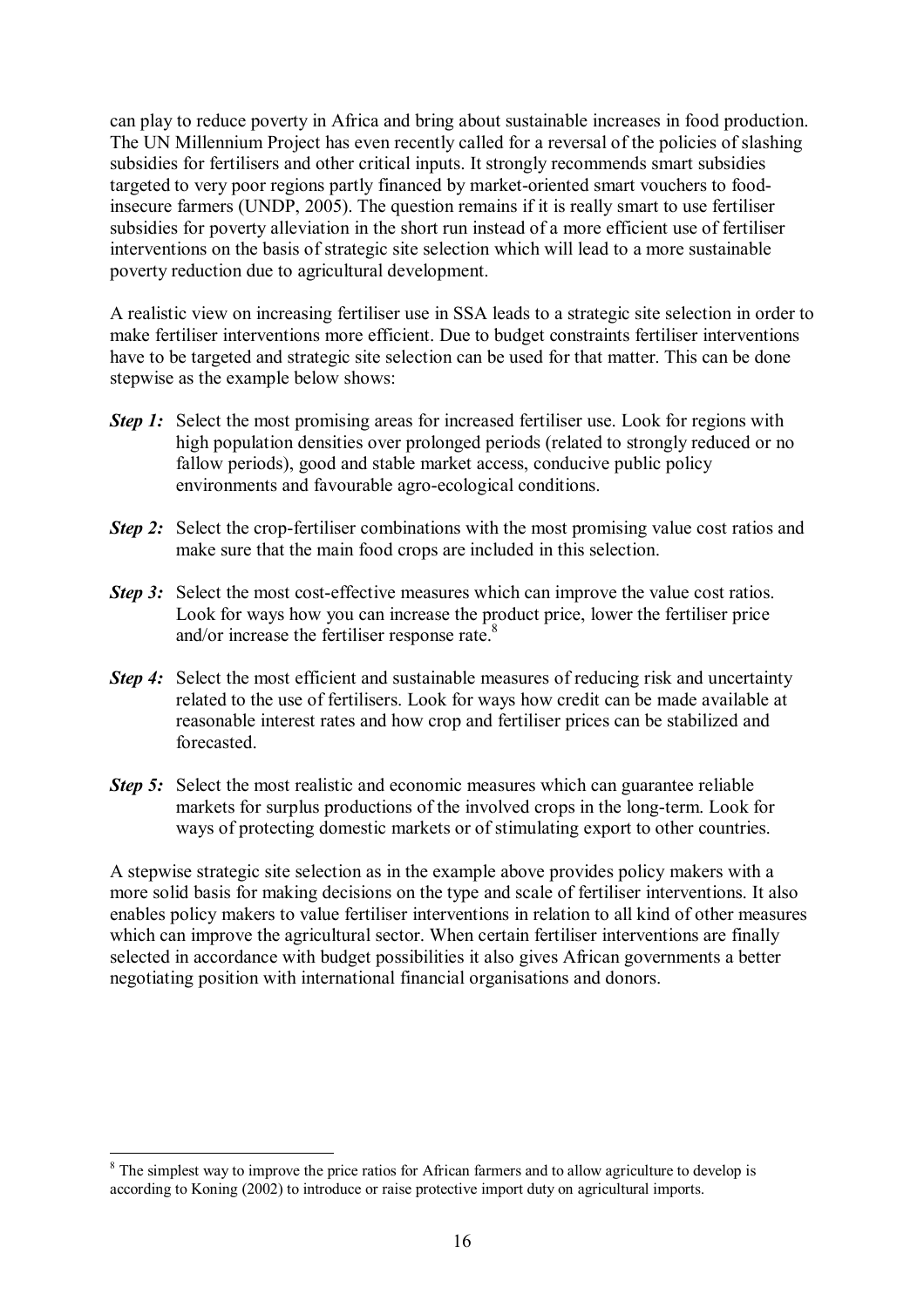## **References**

- AFAMIN (2005) The African Agricultural Market Information Network. (http://www.afamin.net/nigeria/mis\_nigeria\_jan04.htm )
- Amani, H.K.R. (2004) Agricultural Development and Food Security in Sub-Saharan Africa: Tanzania Country Report (final draft). Economic and Social Research Foundation (ESRF), Dar es Salaam, Tanzania. (http://www.fao.org/tc/Tca/work05/Tanzania.pdf )
- Ani, S., Sourou, K. and B. Meertens (2002) Voyage d'échange d'expérience sur les périmètres irrigués du Niger, du Burkina Faso et du Mali et des recommandations pour le périmètre irrigué de la vallée de Zio au Togo. Projet GIFS: ITRA/CRA-L, ICAT-RM et IFDC-A, Lomé, Togo. (http://www.meertensconsult.nl/ )
- Bumb, B. and I. Gregory (2005) Factors Affecting Fertilizer Supply in Africa. Draft Paper prepared for the World Bank by IFDC, Muscle Shoals, Alabama.

(http://www.nrinternational.co.uk/uploads/documents/BP3D2150215.pdf )

- Chibudu, C., Chiota, G., Kandiros, E., Mavedzenge, B., Mombeshora, B., Mudhara, M., Murimbarimba, F., Nasasara, A. and I. Scoones (2001) Soils, Livelihoods and Agricultural Change: The Management of Soil-Fertility in the Communal Lands of Zimbabwe. In: Scoones, I. (Ed.), *Dynamics & Diversity: Soil Fertility and Farming Livelihoods in Africa*. Earthscan Publications Ltd., London, pp. 116-163.
- Cleaver, K.M.(1993) A Strategy to Develop Agriculture in Sub-Saharan Africa and a Focus for the World Bank. World Bank Technical Paper 203, World Bank, Washington D.C.
- Crawford, E., Kelly, V., Jayne, T.S. and J. Howard (2003) Input use and market development in Sub-Saharan Africa: an overview. *Food Policy* **28**, pp. 277-292.
- Crawford, E.W., Jayne, T.S. and V.A. Kelly (2005) Alternative Approaches for Promoting Fertilizer Use in Africa, with Particular Reference to the Role of Fertilizer Subsidies. Draft Paper prepared for the World Bank by the Department of Agricultural Economics, Michigan State University, East Lansing.

(http://www.nrinternational.co.uk/uploads/documents/BP1D2100205.pdf )

- Delgado, C.L. and N.W. Minot (2000) Agriculture in Tanzania since 1986: Follower or leader of growth? A World Bank Country Study, World Bank, Washington D.C. Government of the United Republic of Tanzania, World Bank and IFPRI. (http://wwwwds.worldbank.org/servlet/WDSContentServer/WDSP/IB/2000/08/14/000094946\_000721053 2053/Rendered/PDF/multi\_page.pdf )
- Egg, J. and M. Deme (2002) La libéralisation du marché du riz. Un succès combinant progrès technique, politiques Èconomiques et organisation des acteurs. In: Bonneval, P., Kuper, M. and J-P. Tonneau (Eds), *L'Office du Niger, grenier à riz du Mali*. CIRAD/Karthala, pp. 88-92.
- FAO (1989) Fertilizers and Food Production. Summary Review of Trial and Demonstration Results 1961-1986. FAO Fertilizer Programme, FAO, Rome.
- FAO/WFP (2002) Special Report: FAO/WFP Crop and Food Supply Assessment Mission to Zambia, 18 June 2002. Economic and Social Department, FAO, Rome.

(http://www.fao.org/documents/show\_cdr.asp?url\_file=/docrep/005/y6997e/y6997e00.htm )

- FAO (2004) FAO Fertilizer Yearbook, Vol. 53-2003. FAO Statistics Series No. 183. FAO, Rome.
- FAOSTAT (2005) The Food and Agriculture Organization of the United Nations Statistical Database. (http://faostat.fao.org/faostat/collections?version=ext&hasbulk=0&subset=agriculture )
- Geier, G. (1995) Food security policy in Africa between disaster relief and structural adjustment. Reflections on the conception and effectiveness of policies: the Case of Tanzania. German Development Institute (GDI) Book Series No.5, Frank Cass & Co Ltd., London.
- Hawassi, F.G.H., Mdoe, N.S.Y., Turuka, F.M. and G.C. Ashimogo (1998) Efficient Fertiliser Use in the Southern Highlands of Tanzania and Implications for Development Policies. *Quarterly Journal of International Agriculture* **37** (3), pp. 222-237.
- IFDC (2003) Input Subsidies and Agricultural Development. Issues and Options for Developing and Transitional Economies. IFDC, Muscle Shoals, Alabama.